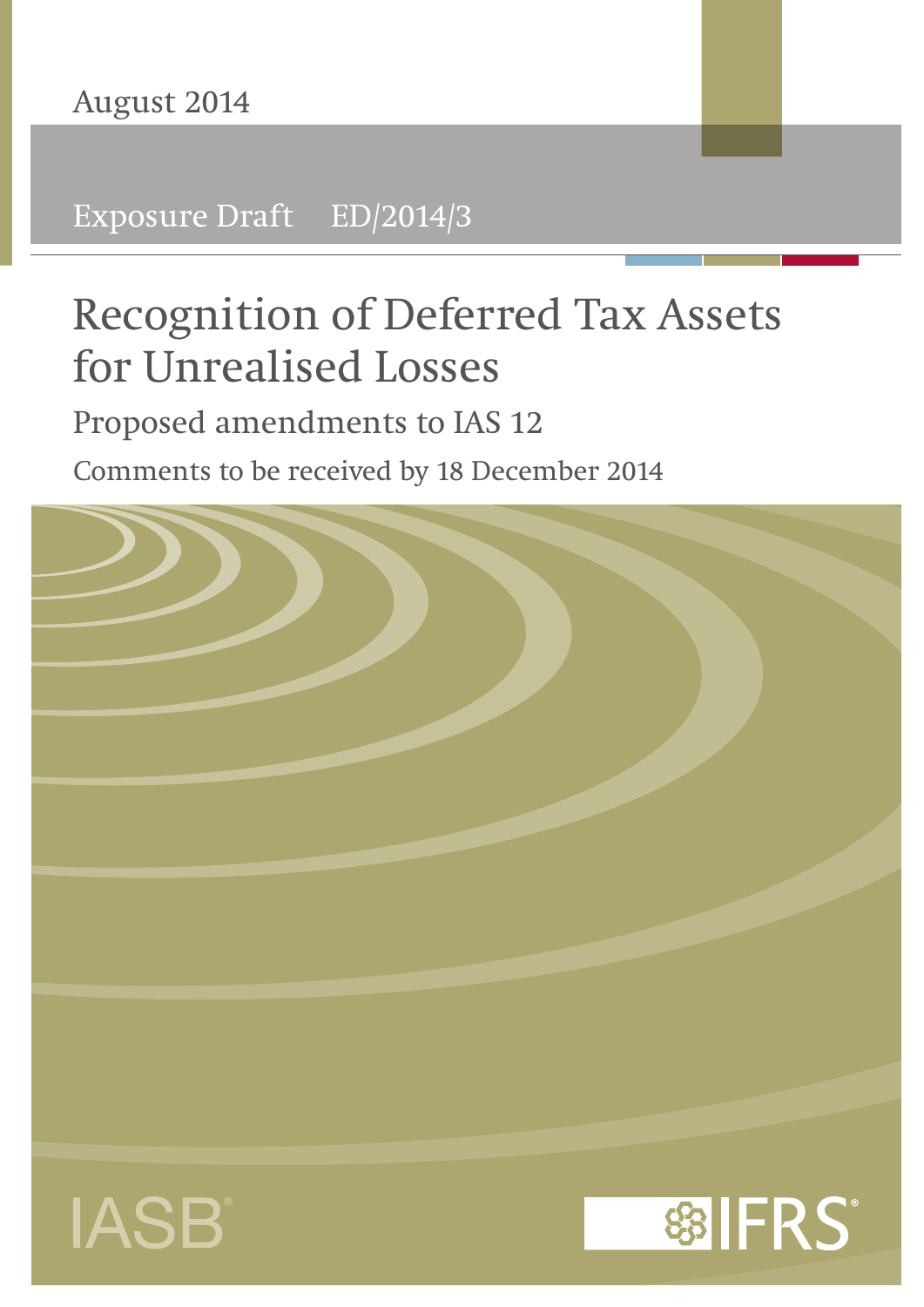# **Recognition of Deferred Tax Assets for Unrealised Losses** (Proposed amendments to IAS 12)

*Comments to be received by 18 December 2014*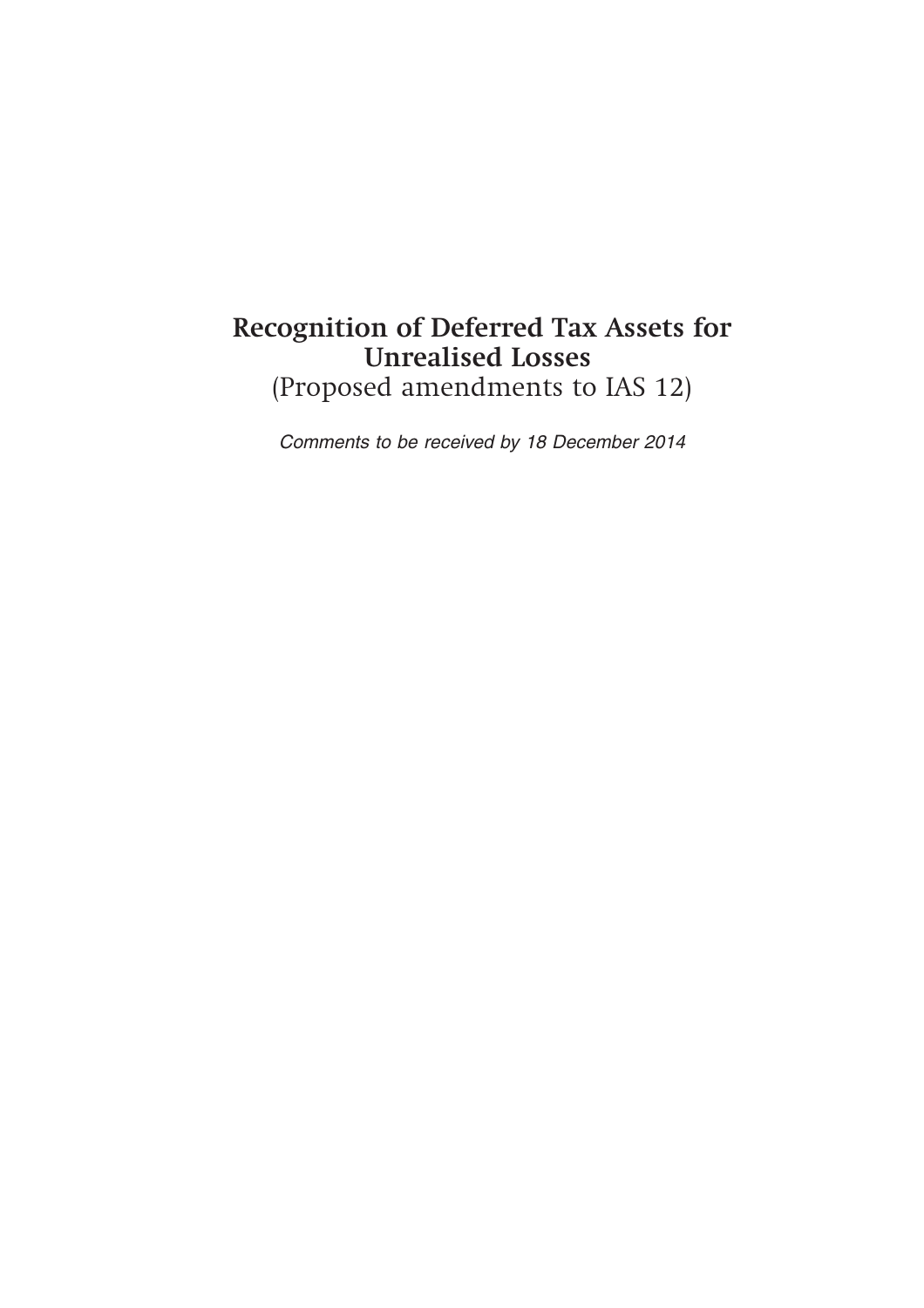Exposure Draft ED/2014/3 *Recognition of Deferred Tax Assets for Unrealised Losses* (Proposed amendments to IAS 12) is published by the International Accounting Standards Board (IASB) for comment only. The proposals may be modified in the light of the comments received. Comments need to be received by **18 December 2014** and should be submitted in writing to the address below or electronically using our 'Comment on a proposal' page.

All comments will be on the public record and posted on our website unless the respondent requests confidentiality. Such requests will not normally be granted unless supported by good reason, for example, commercial confidence. Please see our website for details on this and how we use your personal data.

**Disclaimer:** the IASB, the IFRS Foundation, the authors and the publishers do not accept responsibility for any loss caused by acting or refraining from acting in reliance on the material in this publication, whether such loss is caused by negligence or otherwise.

International Financial Reporting Standards (including International Accounting Standards and SIC and IFRIC Interpretations), Exposure Drafts and other IASB and/or IFRS Foundation publications are copyright of the IFRS Foundation.

#### **Copyright © 2014 IFRS Foundation**®

ISBN: 978-1-909704-55-8

All rights reserved. Copies of the Exposure Draft may only be made for the purpose of preparing comments to the IASB provided that such copies are for personal or internal use, are not sold or otherwise disseminated, acknowledge the IFRS Foundation's copyright and set out the IASB's address in full.

Except as permitted above no part of this publication may be translated, reprinted, reproduced or used in any form either in whole or in part or by any electronic, mechanical or other means, now known or hereafter invented, including photocopying and recording, or in any information storage and retrieval system, without prior permission in writing from the IFRS Foundation.

The approved text of International Financial Reporting Standards and other IASB publications is that published by the IASB in the English language. Copies may be obtained from the IFRS Foundation. Please address publications and copyright matters to:

IFRS Foundation Publications Department 30 Cannon Street, London EC4M 6XH, United Kingdom Tel: +44 (0)20 7332 2730 Fax: +44 (0)20 7332 2749 Email: publications@ifrs.org Web: www.ifrs.org



The IFRS Foundation logo/the IASB logo/the IFRS for SMEs logo/'Hexagon Device', 'IFRS Foundation', 'eIFRS', 'IASB', 'IFRS for SMEs', 'IAS', 'IASs', 'IFRIC', 'IFRS', 'IFRSs', 'SIC', 'International Accounting Standards' and 'International Financial Reporting Standards' are Trade Marks of the IFRS Foundation.

The IFRS Foundation is a not-for-profit corporation under the General Corporation Law of the State of Delaware, USA and operates in England and Wales as an overseas company (Company number: FC023235) with its principal office as above.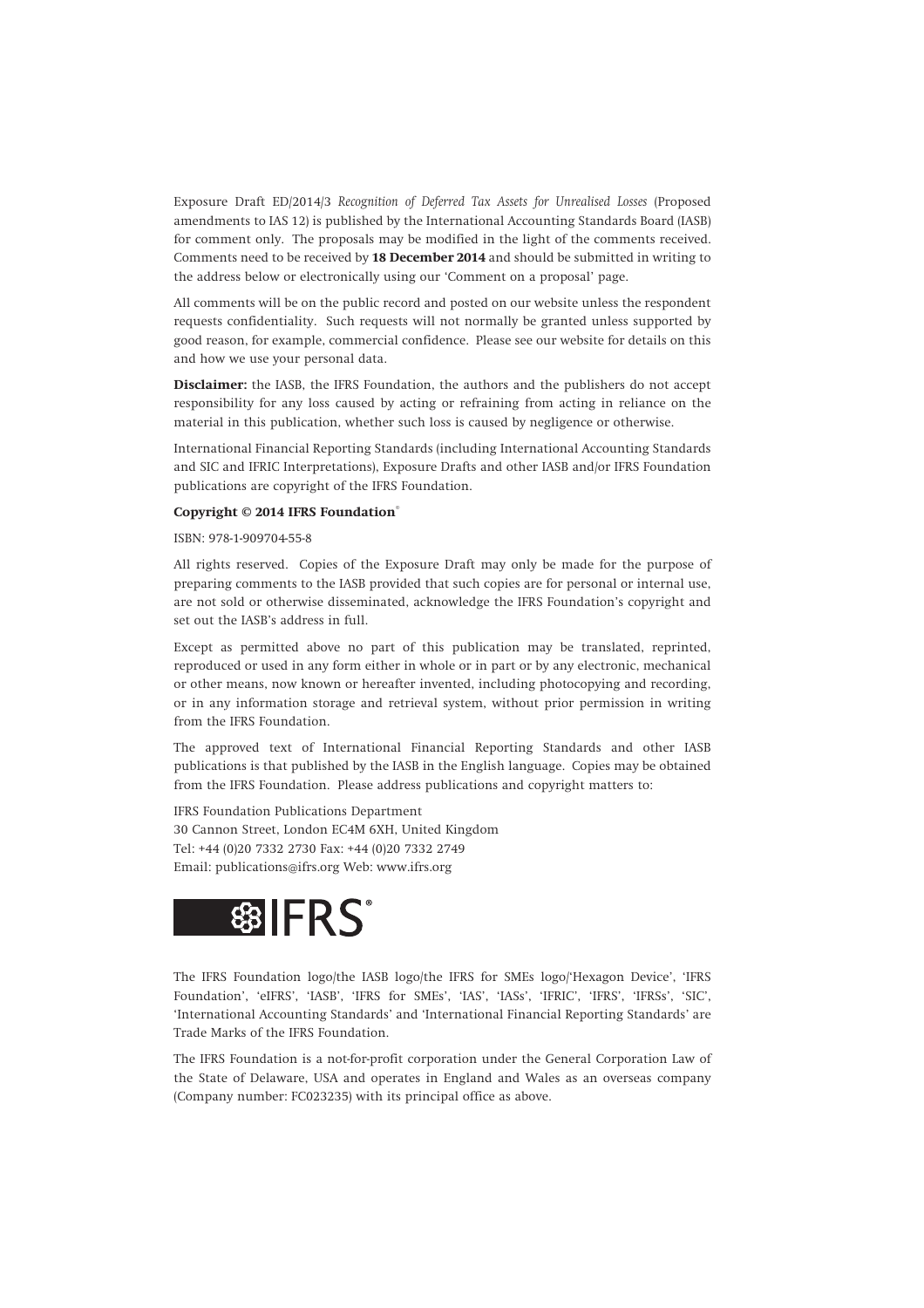# **CONTENTS**

|                                                                                                                                                          | from page |
|----------------------------------------------------------------------------------------------------------------------------------------------------------|-----------|
| <b>INTRODUCTION</b>                                                                                                                                      | 4         |
| <b>INVITATION TO COMMENT</b>                                                                                                                             | 6         |
| [DRAFT] AMENDMENTS TO IAS 12 INCOME TAXES                                                                                                                | 8         |
| APPROVAL BY THE BOARD OF RECOGNITION OF DEFERRED TAX ASSETS<br>FOR UNREALISED LOSSES (PROPOSED AMENDMENTS TO IAS 12)<br><b>PUBLISHED IN AUGUST 2014</b>  | 13        |
| <b>BASIS FOR CONCLUSIONS ON THE EXPOSURE DRAFT RECOGNITION OF</b><br>DEFERRED TAX ASSETS FOR UNREALISED LOSSES (PROPOSED<br><b>AMENDMENTS TO IAS 12)</b> | 14        |
| [DRAFT] AMENDMENTS TO THE ILLUSTRATIVE COMPUTATIONS AND<br>PRESENTATION ON IAS 12 INCOME TAXES                                                           | 20        |

<sup>©</sup> IFRS Foundation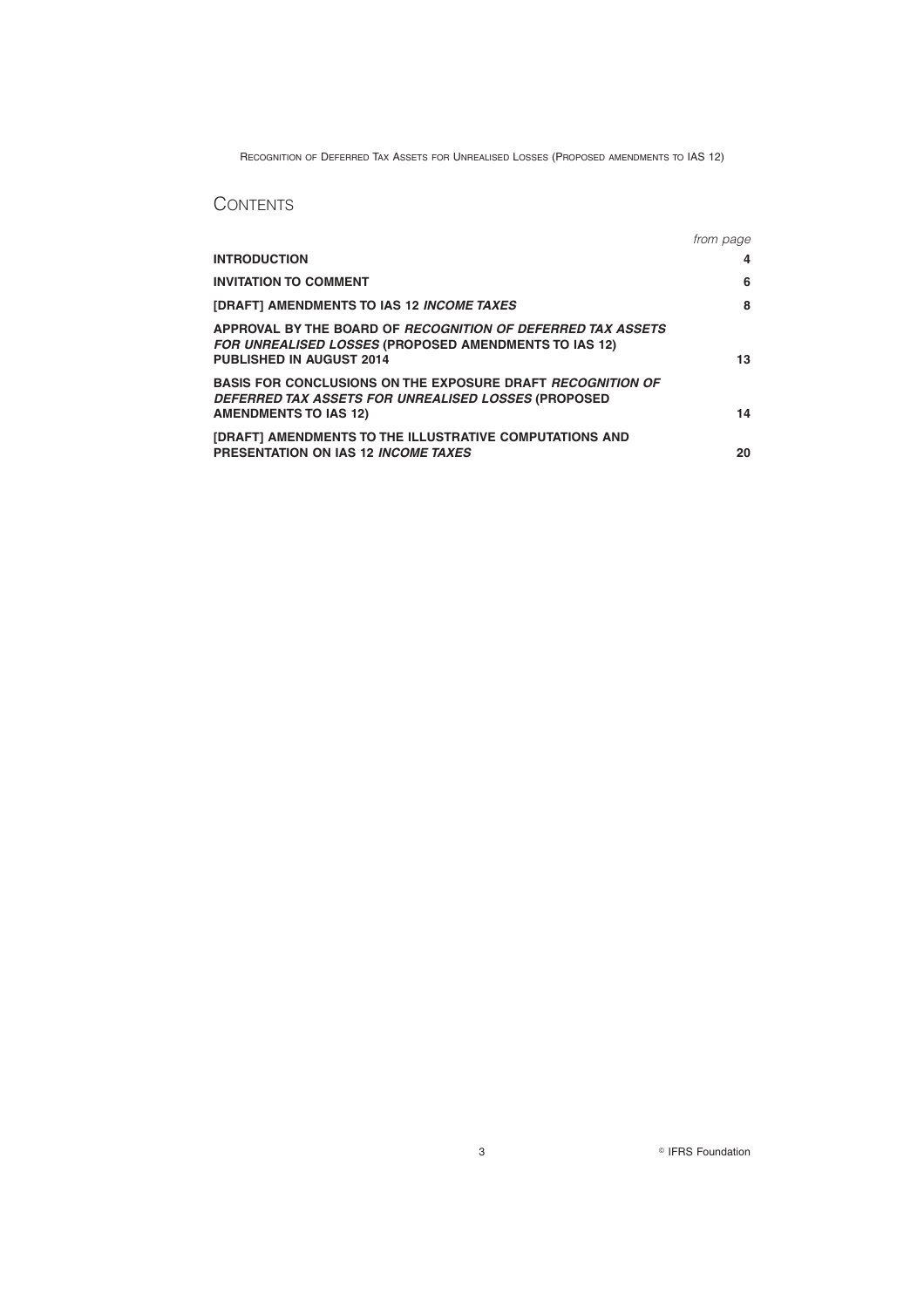# **Introduction**

This Exposure Draft, published by the International Accounting Standards Board (IASB), contains proposed amendments to IAS 12 *Income Taxes*.

The proposed amendments to IAS 12 are in response to a request to the IFRS Interpretations Committee (the 'Interpretations Committee') to clarify the recognition of a deferred tax asset that is related to a debt instrument measured at fair value in circumstances in which:

- (a) changes in the market interest rate decrease the fair value of the debt instrument below cost.
- (b) it is probable that the debt instrument's holder will receive all the contractual cash flows if it holds the debt instrument until maturity.
- (c) the debt instrument's holder has the ability and intention to hold the debt instrument until the decrease in its fair value reverses (which may be at its maturity).
- (d) the tax base of the debt instrument remains at cost until the debt instrument is sold or until maturity. The tax base of the debt instrument is not reduced by an impairment loss, because the criteria for recognising an impairment loss for tax purposes are not met.
- (e) the probable future taxable profits of the debt instrument's holder are insufficient for the utilisation of all of its deductible temporary differences.

The issue arises, for example, when an entity that reports tax losses acquires a 5-year fixed rate bond that is issued at the prevailing market interest rate, and subsequently the market rate of interest increases. In this circumstance the fair value of the debt instrument may fall in response to the increase in the market interest rate even if there is no deterioration in the credit quality of the bond.

The Interpretations Committee reported to the IASB that there is diversity in practice because of divergent views on the following issues that IAS 12 does not address directly:

- (a) Do decreases in the carrying amount of a fixed-rate debt instrument for which the principal is paid on maturity always give rise to a deductible temporary difference if this debt instrument is measured at fair value and if its tax base remains at cost? In particular, do they give rise to a deductible temporary difference if the debt instrument's holder expects to recover the carrying amount of the asset by use, ie holding it to maturity, and if it is probable that the issuer will pay all the contractual cash flows?
- (b) Does an entity assume that it will recover an asset for more than its carrying amount when estimating probable future taxable profit against which deductible temporary differences are assessed for utilisation if such recovery is probable? This question is relevant when taxable profit from other sources is insufficient for the utilisation of the deductible temporary differences related to debt instruments measured at fair value. In this case, an entity might only be able to recognise deferred tax assets for its deductible temporary differences if it is probable that it will collect the entire cash flows from the debt instrument and therefore recover it for more than its carrying amount.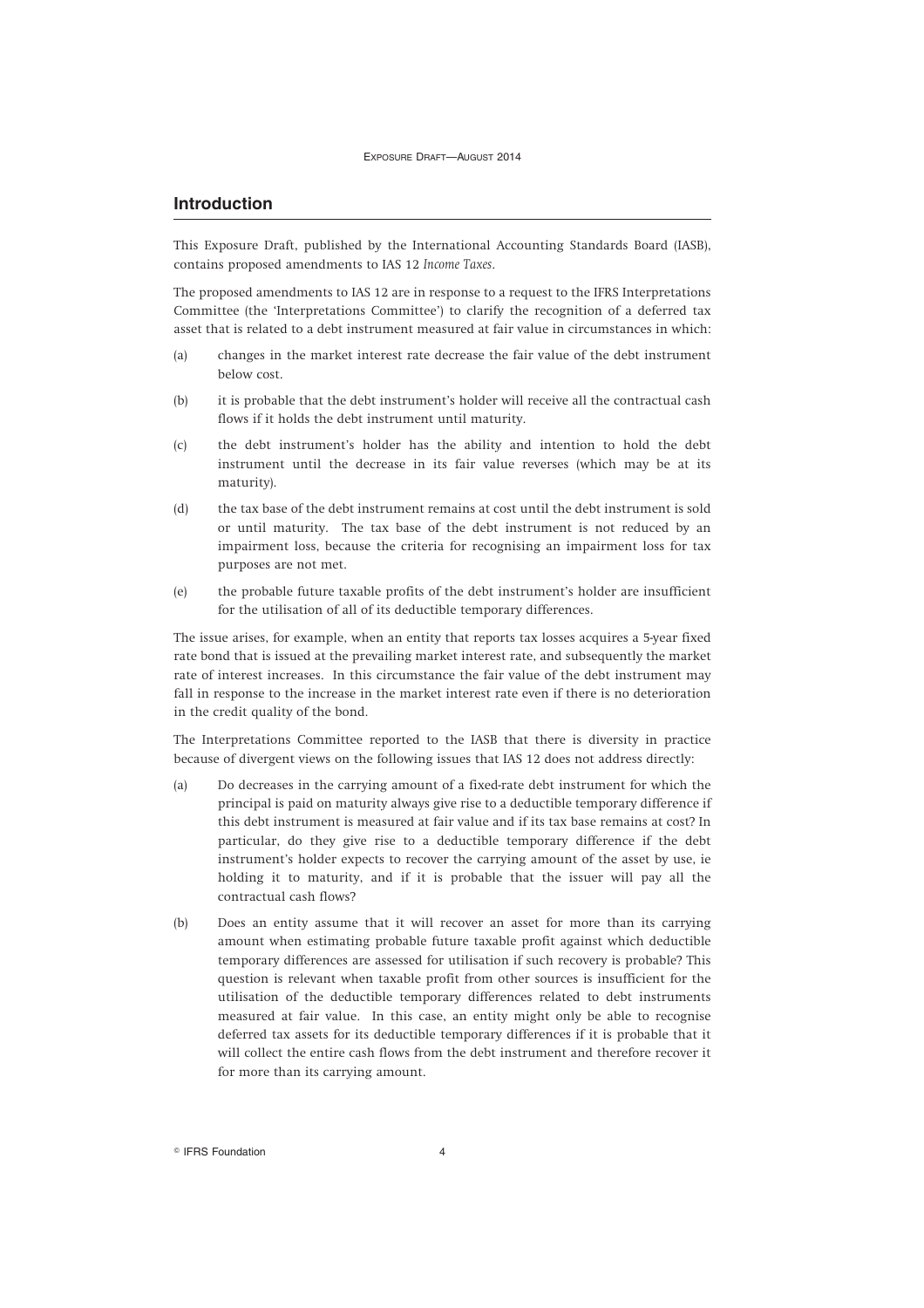- (c) When an entity assesses whether it can utilise a deductible temporary difference against probable future taxable profit, does that probable future taxable profit include the effects of reversing deductible temporary differences?
- (d) Does an entity assess whether a deferred tax asset is recognised for each deductible temporary difference separately, or in combination with other deductible temporary differences? This question is relevant, for example, when tax law distinguishes capital gains and losses from other taxable gains and losses and capital losses can only be offset against capital gains.

The IASB observed that the main reason for the diversity in practice is uncertainty about the application of some of the principles in IAS 12.

The IASB concluded that the best way to address this diversity in practice is to clarify issues (a)–(d) in the mandatory guidance of IAS 12 and to add an illustrative example that would illustrate the application of the principle in IAS 12 in accounting for deferred tax assets for changes in the carrying amount of debt instruments measured at fair value through other comprehensive income.

To avoid undue cost and effort the IASB proposes that retrospective application of the proposed amendments to IAS 12 is limited. As proposed, restatements of the opening retained earnings or other components of equity of the earliest comparative period presented should be allowed but not be required.

Full retrospective application would be required for first-time adopters of IFRS. Many first-time adopters of IFRS have to determine the cumulative amounts of deferred tax that would have been recognised in profit or loss, other comprehensive income or directly in equity up to the date of transition to IFRSs. IFRS 1 *First-time Adoption of International Financial Reporting Standards* does not include an exception to, or exemption from, the retrospective application of this general requirement. Consequently, the IASB is not proposing an amendment to IFRS 1.

# **Next step**

The IASB will consider the comments that it receives on the proposals and will decide whether it will proceed with the proposed amendments to IAS 12.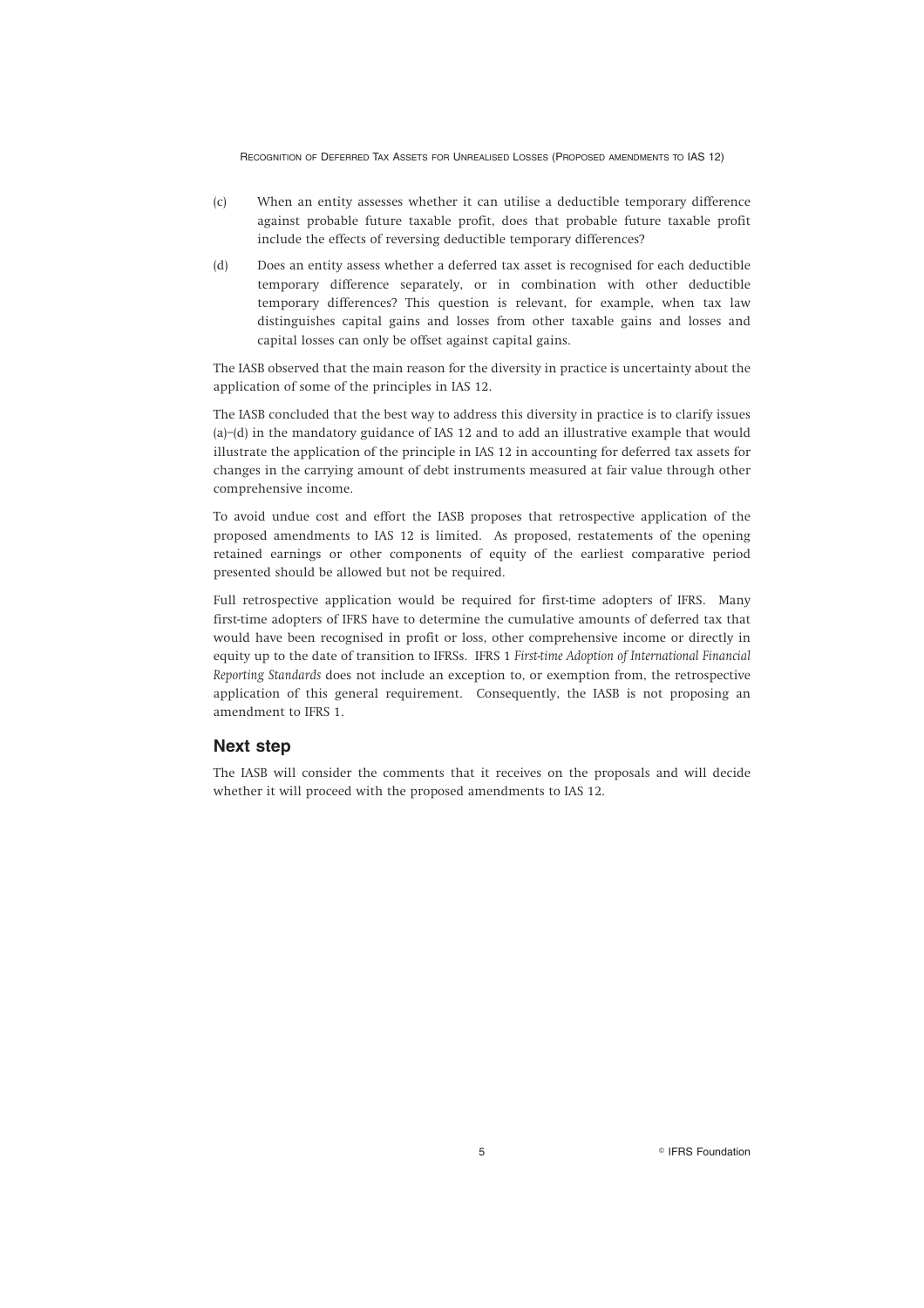#### **Invitation to comment**

The IASB invites comments on the proposals in this Exposure Draft, particularly on the questions set out below. Comments are most helpful if they:

- (a) comment on the questions as stated;
- (b) indicate the specific paragraph(s) to which they relate;
- (c) contain a clear rationale; and
- (d) describe any alternative that the IASB should consider, if applicable.

The IASB is not requesting comments on matters that are not addressed in this Exposure Draft.

Comments should be submitted in writing so as to be received no later than **18 December 2014**.

#### **Questions for respondents**

#### **Question 1—Existence of a deductible temporary difference**

The IASB proposes to confirm that decreases in the carrying amount of a fixed-rate debt instrument for which the principal is paid on maturity give rise to a deductible temporary difference if this debt instrument is measured at fair value and if its tax base remains at cost. This applies irrespective of whether the debt instrument's holder expects to recover the carrying amount of the debt instrument by sale or by use, ie by holding it to maturity, or whether it is probable that the issuer will pay all the contractual cash flows.

Do you agree with the proposed amendment? Why or why not? If not, what alternative do you propose?

#### **Question 2—Recovering an asset for more than its carrying amount**

The IASB proposes to clarify the extent to which an entity's estimate of future taxable profit (paragraph 29) includes amounts from recovering assets for more than their carrying amounts.

Do you agree with the proposed amendment? Why or why not? If not, what alternative do you propose?

#### **Question 3—Probable future taxable profit against which deductible temporary differences are assessed for utilisation**

The IASB proposes to clarify that an entity's estimate of future taxable profit (paragraph 29) excludes tax deductions resulting from the reversal of deductible temporary differences.

Do you agree with the proposed amendment? Why or why not? If not, what alternative do you propose?

**C** IFRS Foundation 6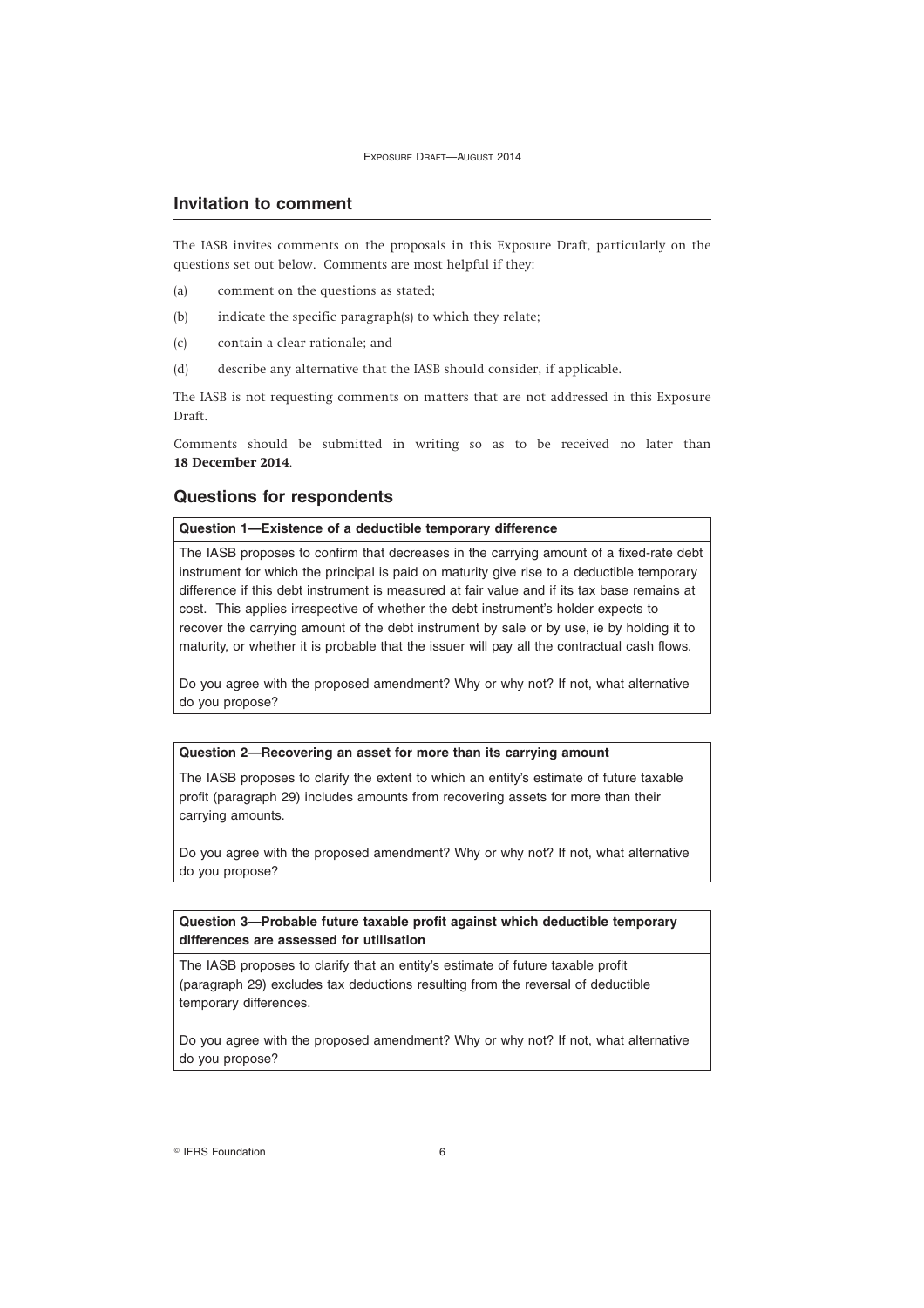#### **Question 4—Combined versus separate assessment**

The IASB proposes to clarify that an entity assesses whether to recognise the tax effect of a deductible temporary difference as a deferred tax asset in combination with other deferred tax assets. If tax law restricts the utilisation of tax losses so that an entity can only deduct tax losses against income of a specified type or specified types (eg if it can deduct capital losses only against capital gains), the entity must still assess a deferred tax asset in combination with other deferred tax assets, but only with deferred tax assets of the appropriate type.

Do you agree with the proposed amendment? Why or why not? If not, what alternative do you propose?

# **Question 5—Transition**

The IASB proposes to require limited retrospective application of the proposed amendments for entities already applying IFRS. This is so that restatements of the opening retained earnings or other components of equity of the earliest comparative period presented should be allowed but not be required. Full retrospective application would be required for first-time adopters of IFRS.

Do you agree with the proposed amendment? Why or why not? If not, what alternative do you propose?

#### **How to comment**

Comments should be submitted using one of the following methods.

| Electronically<br>(our preferred method) | Visit the 'Comment on a proposal page', which can be found at:<br>go.ifrs.org/comment |
|------------------------------------------|---------------------------------------------------------------------------------------|
| Email                                    | Email comments can be sent to: comment letters @ ifrs.org                             |
| <b>Postal</b>                            | <b>IFRS Foundation</b><br>30 Cannon Street<br>London EC4M 6XH<br>United Kingdom       |

All comments will be on the public record and posted on our website unless confidentiality is requested. Such requests will not normally be granted unless supported by good reason, for example, commercial confidence. Please see our website for details on this and how we use your personal data.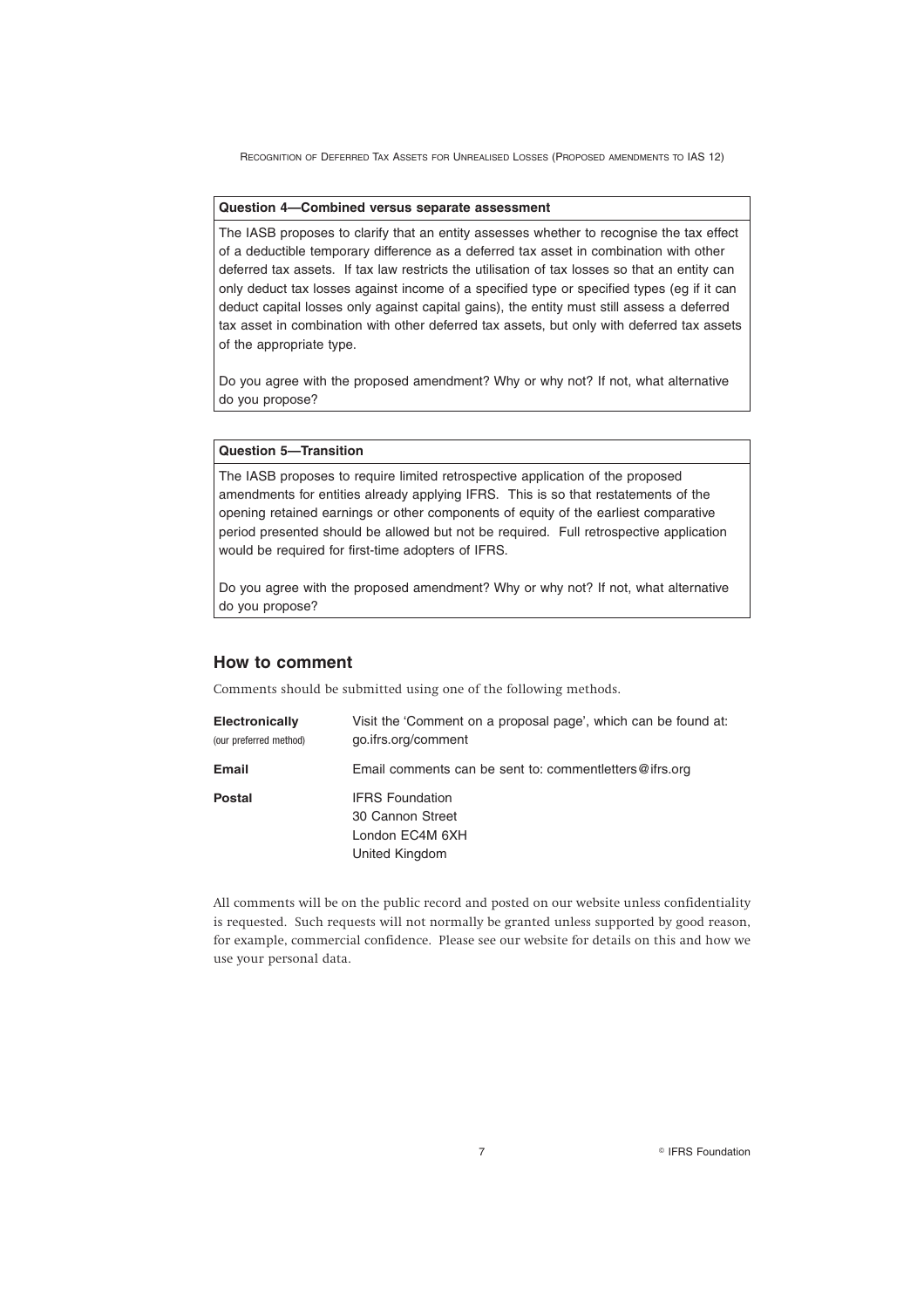# **[Draft] Amendments to IAS 12** *Income Taxes*

Paragraph 29 is amended and paragraphs 27A, 29A and 98G and the example following paragraph 26 are added. New text is underlined. Paragraphs 24, 26(d), 27 and 28 have not been amended but are included for ease of reference.

#### **Deductible temporary differences**

- **24 A deferred tax asset shall be recognised for all deductible temporary differences to the extent that it is probable that taxable profit will be available against which the deductible temporary difference can be utilised, unless the deferred tax asset arises from the initial recognition of an asset or liability in a transaction that:**
	- **(a) is not a business combination; and**
	- **(b) at the time of the transaction, affects neither accounting profit nor taxable profit (tax loss).**

**However, for deductible temporary differences associated with investments in subsidiaries, branches and associates, and interests in joint arrangements, a deferred tax asset shall be recognised in accordance with paragraph 44.**

- 
- 26 The following are examples of deductible temporary differences that result in deferred tax assets:
	- $(a)$

…

(d) certain assets may be carried at fair value, or may be revalued, without an equivalent adjustment being made for tax purposes (see paragraph 20). A deductible temporary difference arises if the tax base of the asset exceeds its carrying amount.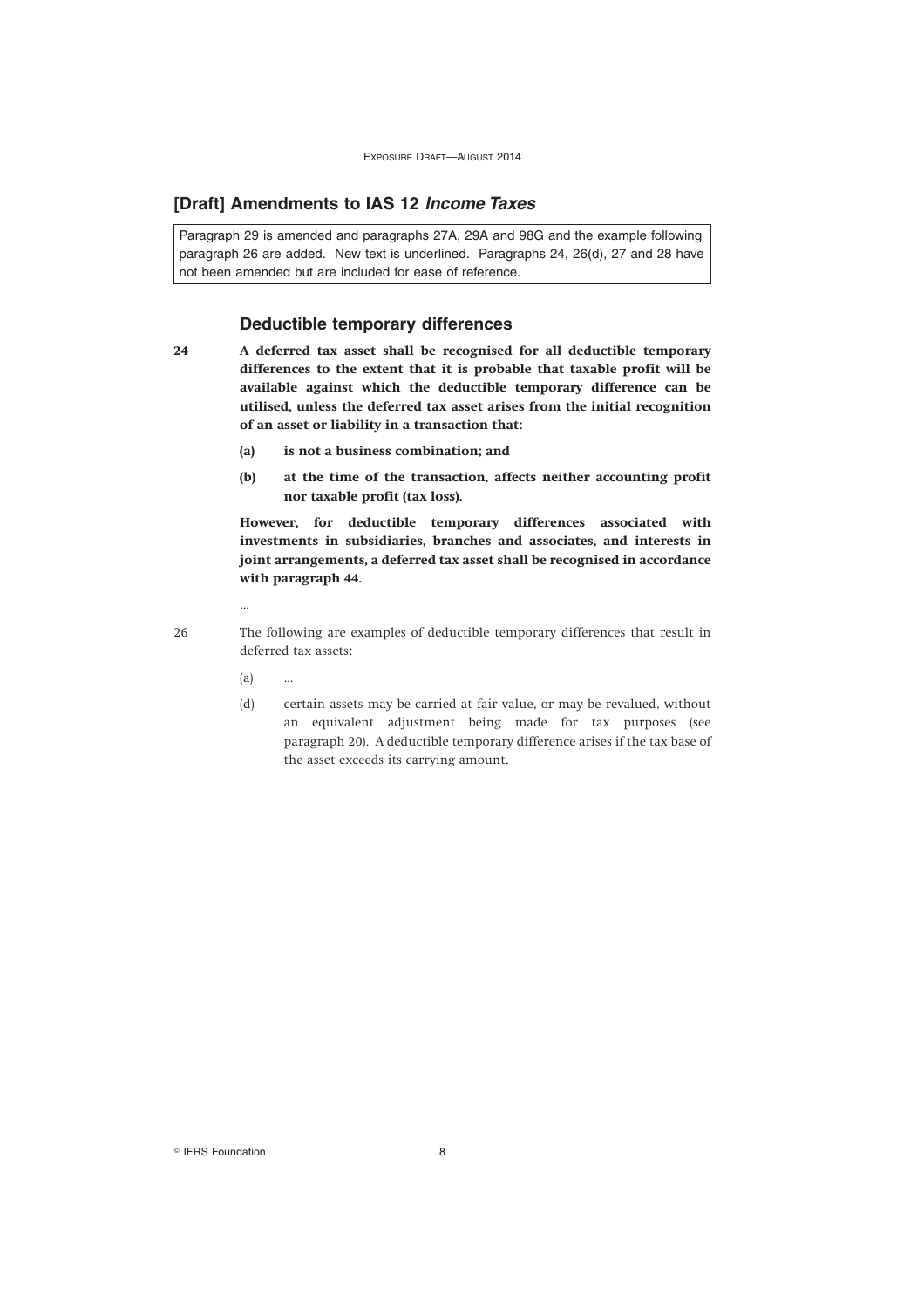#### **Example illustrating paragraph 26(d)**

Identification of deductible temporary difference at the end of Year 2:

Entity A invests CU1,000 at the beginning of Year 1 in a debt instrument with a nominal value of CU1,000 payable on maturity in 5 years.

Interest is paid at the end of each year at a rate of 2 per cent, taxable when received. The contractual interest rate of 2 per cent equals the market interest rate at the beginning and the end of Year 1. The market interest rate increases at the end of Year 2 to 5 per cent, which results in a decline in the fair value of the debt instrument at the end of Year 2 to CU918. This decline is solely due to the difference between the market interest rate and the nominal interest rate of the debt instrument. It is probable that Entity A will receive all the contractual cash flows if it holds the debt instrument until maturity.

The tax base of the debt instrument is its original cost.

Tax law determines that taxable profit (tax loss) upon which income taxes are payable (recoverable) is increased (reduced) by gains arising on the sale of the debt instrument and reduced (increased) by losses arising on such transactions.

These gains and losses are calculated for tax purposes as the difference between the proceeds received and the tax base of the debt instruments.

Tax law also determines that taxable profit (tax loss) upon which income taxes are payable (recoverable) is reduced (increased) by losses that arise if the issuer of the debt instrument fails to pay the principal in full on maturity. Such losses are calculated for tax purposes as the difference between the amount that the issuer pays as principal and the tax base.

Furthermore, the tax base of the debt instrument is reduced by the deduction of impairment losses. However, the criteria for deducting impairment losses for tax purposes are not met in the case of this debt instrument.

Tax law does not explicitly specify any tax consequences resulting from the payment of the entire principal of CU1,000.

*The difference between the carrying amount of the debt instrument in Entity A's statement of financial position of CU918 and its tax base of CU1,000 gives rise to a deductible temporary difference of CU82 at the end of Year 2 (see paragraphs 20 and 26(d)). This is because deductible temporary differences are temporary differences between the carrying amount of an asset or a liability in the statement of financial position and its tax base that will result in amounts that are deductible in determining taxable profit (tax loss) of future periods, when the carrying amount of the asset is recovered or the liability is settled (see paragraph 5).*

*continued...*

<sup>©</sup> IFRS Foundation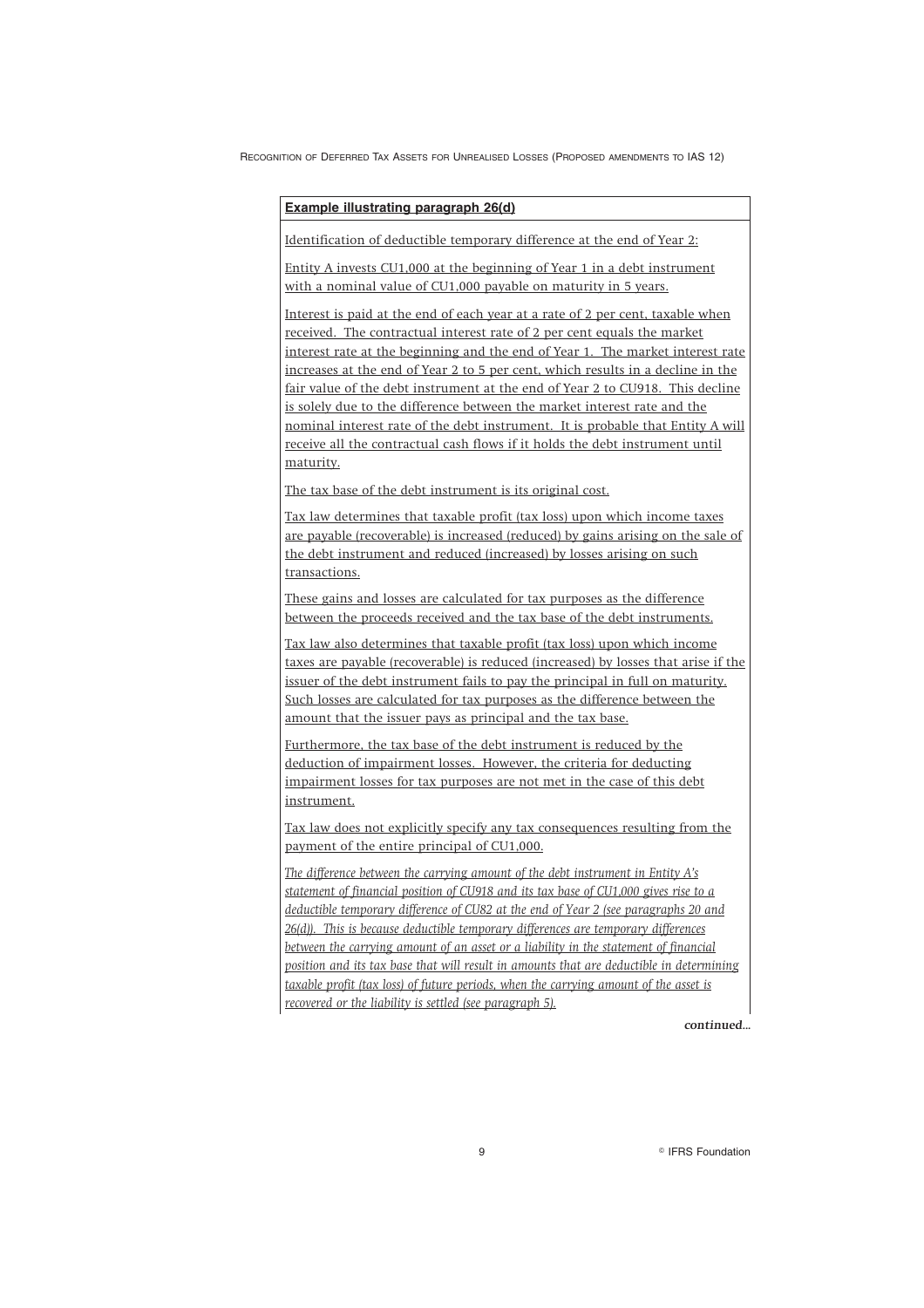#### *...continued*

# **Example illustrating paragraph 26(d)**

*This difference gives rise to a deductible temporary difference irrespective of whether Entity A expects to recover the carrying amount of the debt instrument by sale or by use, ie by holding it until maturity and collecting contractual cash flows, or a combination of both. In all of these scenarios, Entity A deducts the tax base of the asset of CU1,000 in determining taxable profit (tax loss):*

- *(a) If Entity A sells the debt instrument, it will deduct the tax base of CU1,000 in determining taxable profit of the period in which the debt instrument is sold.*
- *(b) If Entity A holds the debt instrument until maturity at the end of Year 5, it will deduct the tax base of the debt instrument in determining taxable profit of the period that includes the end of Year 5, ie maturity (irrespective of whether the issuer actually pays full principal of CU1,000 or not).*

*It is irrelevant that tax law does not explicitly specify any tax consequences resulting from the payment of the entire principal of CU1,000. Tax law is based on the principle that gains and losses arising on the sale or on maturity of the debt instruments are determined as the difference between the inflow of economic benefits and the tax base. As a result, taxable profit (tax loss) upon which income taxes are payable (recoverable) includes the inflow of economic benefits from the payment of the principal of CU1,000 and the deduction of the tax base of the debt instrument, which also equals CU1,000.*

27 The reversal of deductible temporary differences results in deductions in determining taxable profits of future periods. However, economic benefits in the form of reductions in tax payments will flow to the entity only if it earns sufficient taxable profits against which the deductions can be offset. Therefore, an entity recognises deferred tax assets only when it is probable that taxable profits will be available against which the deductible temporary differences can be utilised.

- 27A When an entity assesses whether taxable profits will be available against which it can utilise a deductible temporary difference, the entity considers whether tax law restricts the sources of taxable profits against which the entity may make deductions on the reversal of that deductible temporary difference. If tax law imposes no such restrictions, an entity assesses a deductible temporary difference in combination with all its other deductible temporary differences. However, if tax law restricts the utilisation of losses to deduction against income of a specific type, a deductible temporary difference is assessed in combination only with other deductible temporary differences of the appropriate type.
- 28 It is probable that taxable profit will be available against which a deductible temporary difference can be utilised when there are sufficient taxable temporary differences relating to the same taxation authority and the same taxable entity which are expected to reverse:
	- (a) in the same period as the expected reversal of the deductible temporary difference; or
	- (b) in periods into which a tax loss arising from the deferred tax asset can be carried back or forward.

**Communist Execution** 10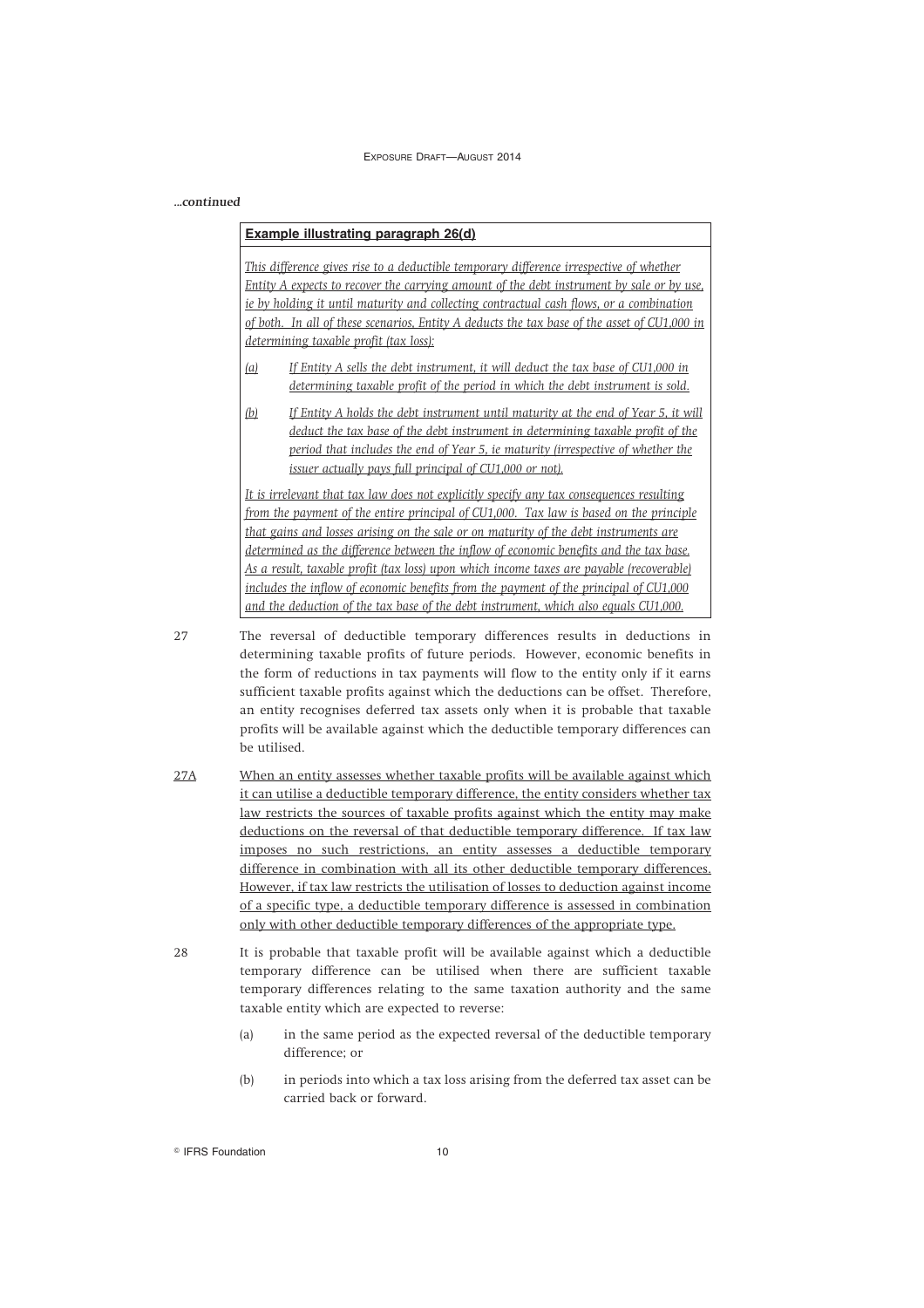In such circumstances the deferred tax asset is recognised in the period in which the deductible temporary differences arise.

- 29 When there are insufficient taxable temporary differences relating to the same taxation authority and the same taxable entity, the deferred tax is recognised to the extent that:
	- (a) it is probable that the entity will have sufficient taxable profit relating to the same taxation authority and the same taxable entity in the same period as the reversal of the deductible temporary difference (or in the periods into which a tax loss arising from the deferred tax asset can be carried back or forward). In evaluating whether it will have sufficient taxable profit in future periods, an entity:
		- (i) compares the deductible temporary differences with future taxable profit that excludes tax deductions resulting from the reversal of those deductible temporary differences. This comparison shows the extent to which the future taxable profit is sufficient for the entity to deduct the amounts resulting from the reversal of those deductible temporary differences; and
		- (ii) ignores taxable amounts arising from deductible temporary differences that are expected to originate in future periods, because the deferred tax asset arising from these deductible temporary differences will itself require future taxable profit in order to be utilised; or
	- (b) tax planning opportunities are available to the entity that will create taxable profit in appropriate periods.
- 29A Estimating taxable profit in future periods (see paragraph 29(a)) requires assessing whether and to what extent it is probable that the assets of the entity will be recovered for more than their carrying amount. An entity considers all relevant facts and circumstances when making this assessment. Recovery of an asset for more than its carrying amount is unlikely to be probable if, for example, it was recently impaired. Conversely, recovery of an asset for more than its carrying amount is likely to be probable, if, for example, it is measured at cost and used in a profitable operation.

#### **Effective date**

…

…

98G [Draft] *Recognition of Deferred Tax Assets for Unrealised Losses* (Amendments to IAS 12), issued in [date], amended paragraph 29 and added paragraphs 27A, 29A and the example following paragraph 26. An entity shall apply those amendments for annual periods beginning on or after [date]. Earlier application is permitted. If an entity applies those amendments for an earlier period, it shall disclose that fact. An entity shall apply those amendments retrospectively in accordance with IAS 8 *Accounting Policies, Changes in Accounting Estimates and Errors*. However, an entity is not required to restate the opening retained earnings or other

> 11  $\circ$ <sup>©</sup> IFRS Foundation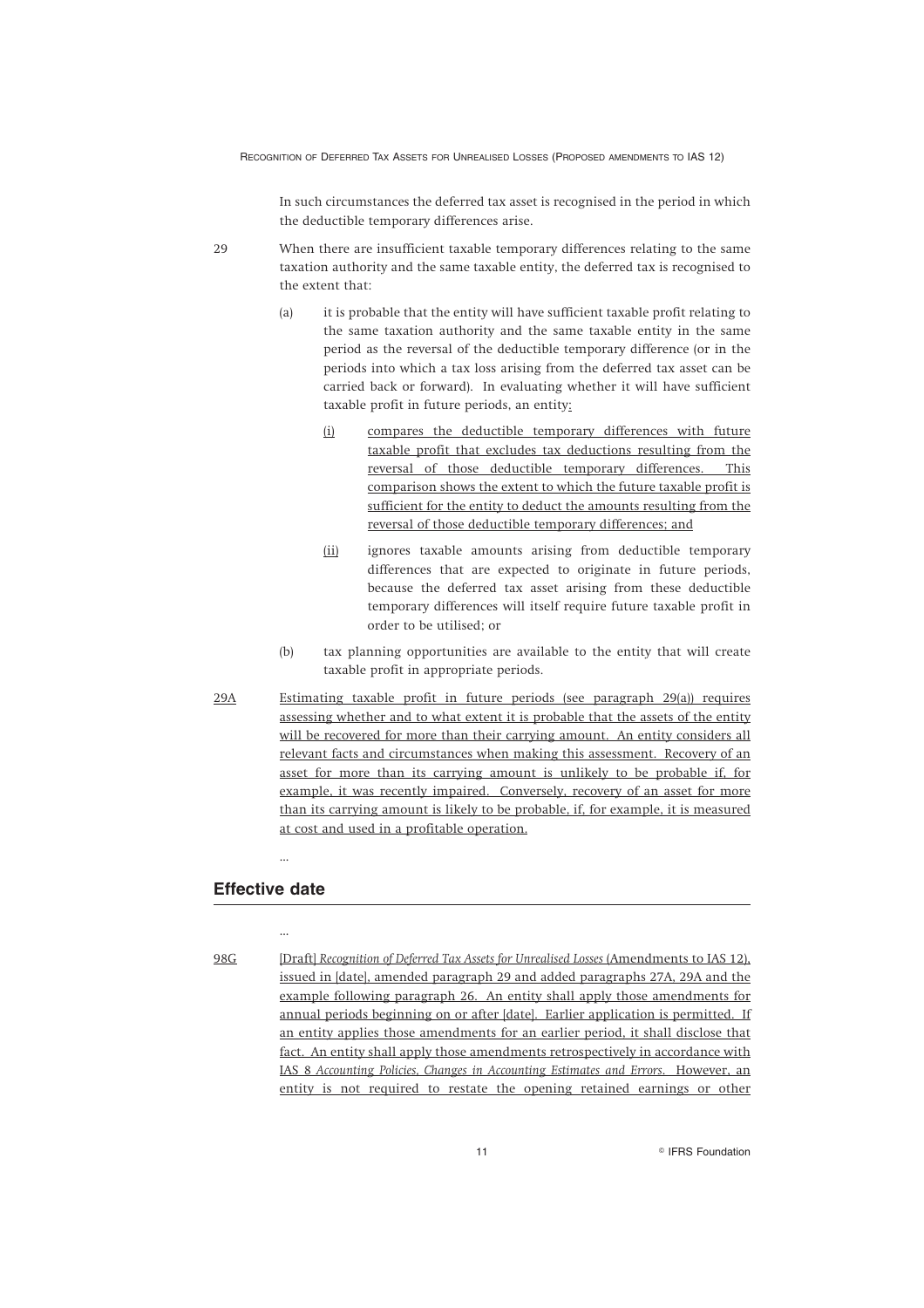components of equity of the earliest comparative period presented. If an entity does not make such restatements, it shall disclose that fact.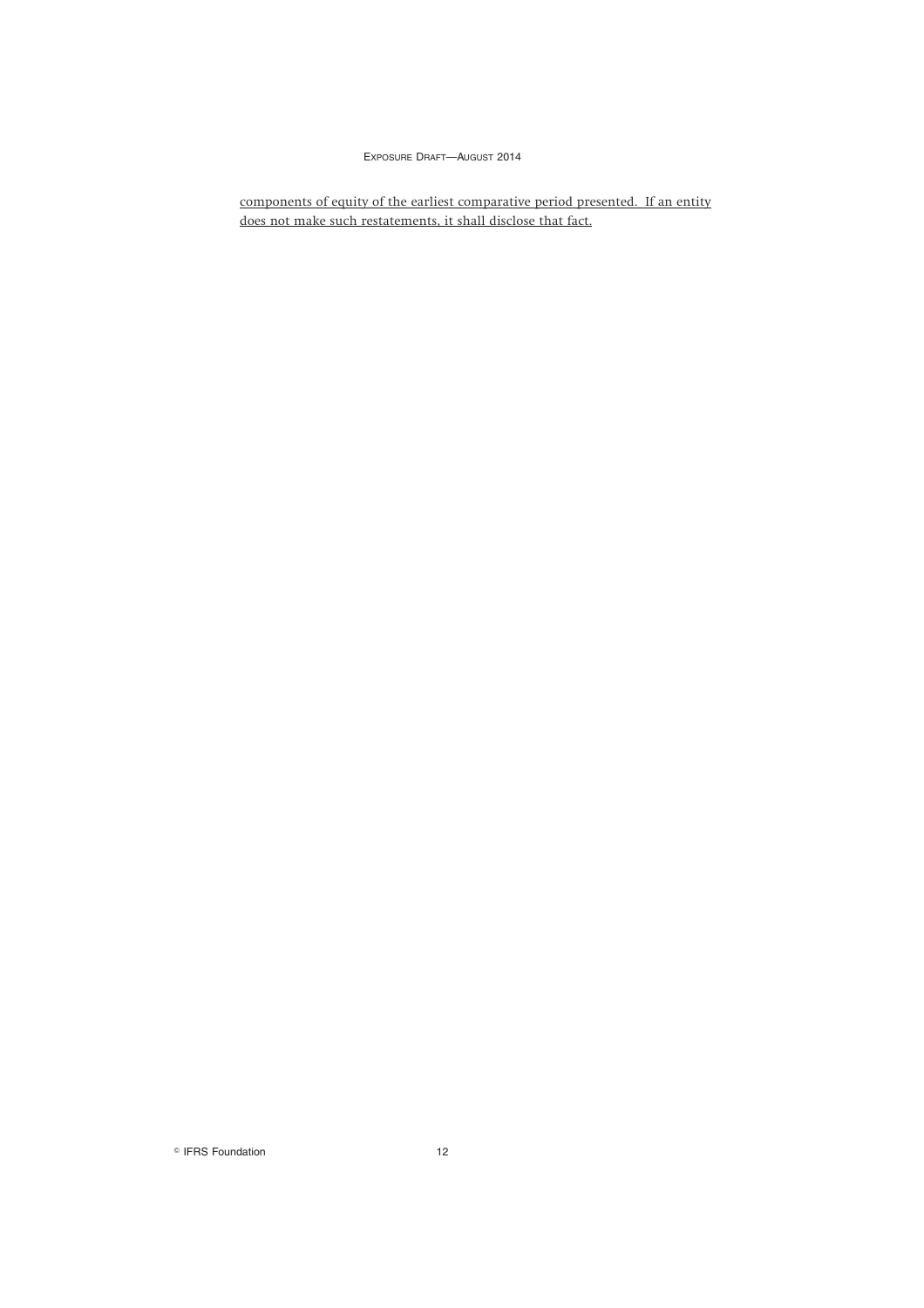# **Approval by the Board of** *Recognition of Deferred Tax Assets for Unrealised Losses* **(Proposed amendments to IAS 12) published in August 2014**

The Exposure Draft *Recognition of Deferred Tax Assets for Unrealised Losses* was approved for publication by the fourteen members of the International Accounting Standards Board.

Hans Hoogervorst Chairman Ian Mackintosh Vice-Chairman Stephen Cooper Philippe Danjou Martin Edelmann Patrick Finnegan Amaro Luiz de Oliveira Gomes Gary Kabureck Suzanne Lloyd Takatsugu Ochi Darrel Scott Chungwoo Suh Mary Tokar Wei-Guo Zhang

<sup>©</sup> IFRS Foundation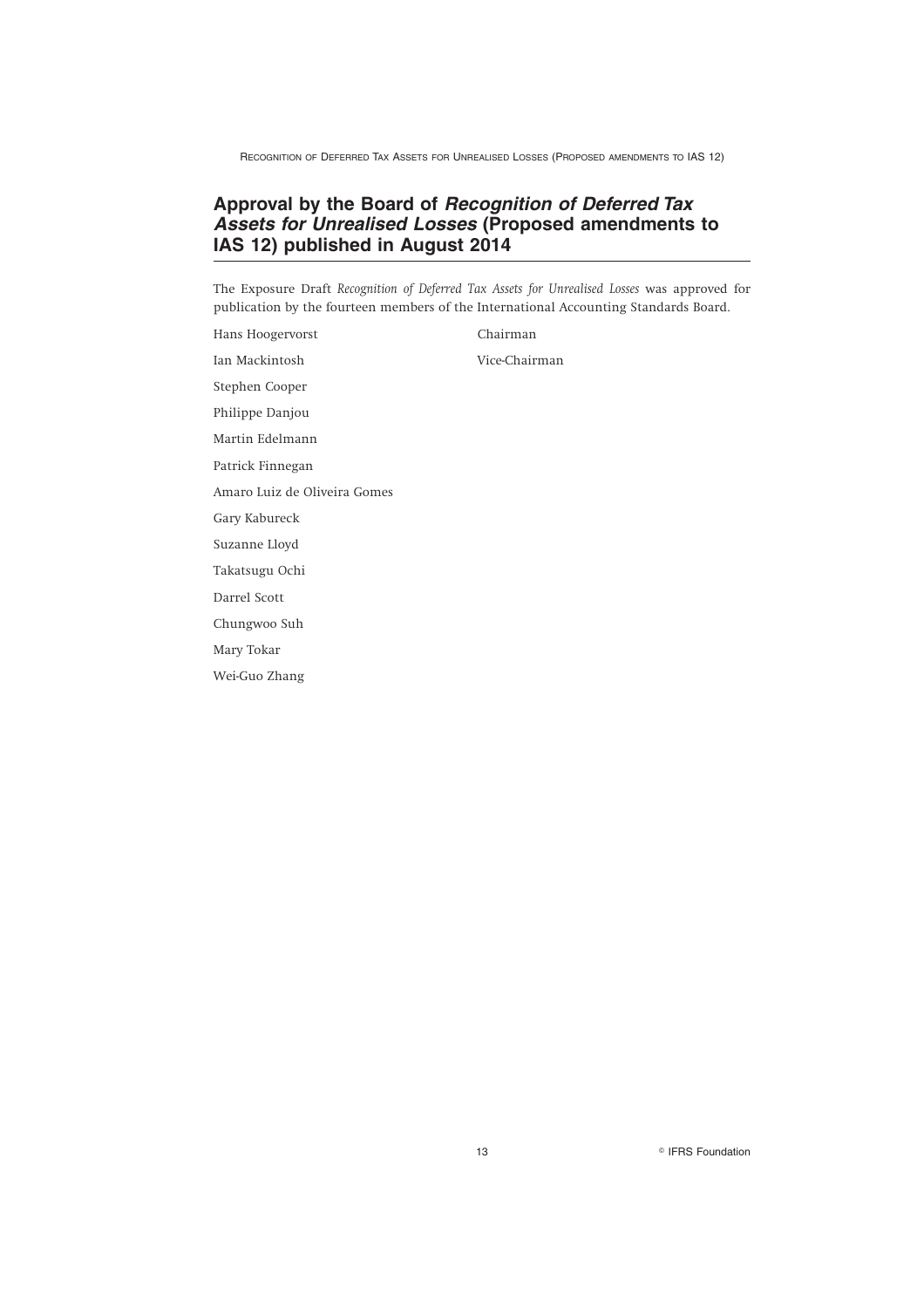# **Basis for Conclusions on the Exposure Draft** *Recognition of Deferred Tax Assets for Unrealised Losses* **(Proposed amendments to IAS 12)**

*This Basis for Conclusions accompanies, but is not part of, the proposed amendments.*

#### **Recognition of deferred tax assets for unrealised losses**

- BC1 The IFRS Interpretations Committee (the 'Interpretations Committee') was asked to provide guidance on how an entity determines, in accordance with IAS 12 *Income Taxes*, whether to recognise a deferred tax asset when:
	- (a) the entity has a debt instrument that is classified as an available-for-sale financial asset in accordance with IAS 39 *Financial Instruments: Recognition and Measurement* (AFS debt instrument) with a fair value below its cost (ie it has an 'unrealised loss'). An AFS debt instrument is measured at fair value after recognition, with gains and losses recognised in other comprehensive income (OCI), except for interest recognised in applying the effective interest method, impairment losses and foreign exchange gains and losses, which are recognised in profit or loss in accordance with IAS 39, until the debt instrument is derecognised.
	- (b) it is probable that the issuer of the debt instrument will make all the contractual payments.
	- (c) the tax base of the AFS debt instrument is cost.
	- (d) tax law does not allow a loss to be deducted on a debt instrument until it is realised for tax purposes.
	- (e) the entity has the ability and intention to hold the AFS debt instrument until the unrealised loss reverses (which may be at its maturity).
	- (f) tax law distinguishes between capital gains and losses and ordinary income and losses. While capital losses can only be offset against capital gains, ordinary losses can be offset against both capital gains and ordinary income.
	- (g) the entity has insufficient taxable temporary differences and no other probable taxable profits against which the entity can utilise deductible temporary differences.
- BC2 The Interpretations Committee reported to the IASB that practice differed because of divergent views on the following questions:
	- (a) Do decreases in the carrying amount of a fixed-rate debt instrument for which the principal is paid on maturity always give rise to a deductible temporary difference if this debt instrument is measured at fair value and if its tax base remains at cost? In particular, do they give rise to a deductible temporary difference if the debt instrument's holder expects to recover the carrying amount of the asset by use, ie holding it to maturity, and if it is probable that the issuer will pay all the contractual cash flows (see paragraphs BC3–BC8)?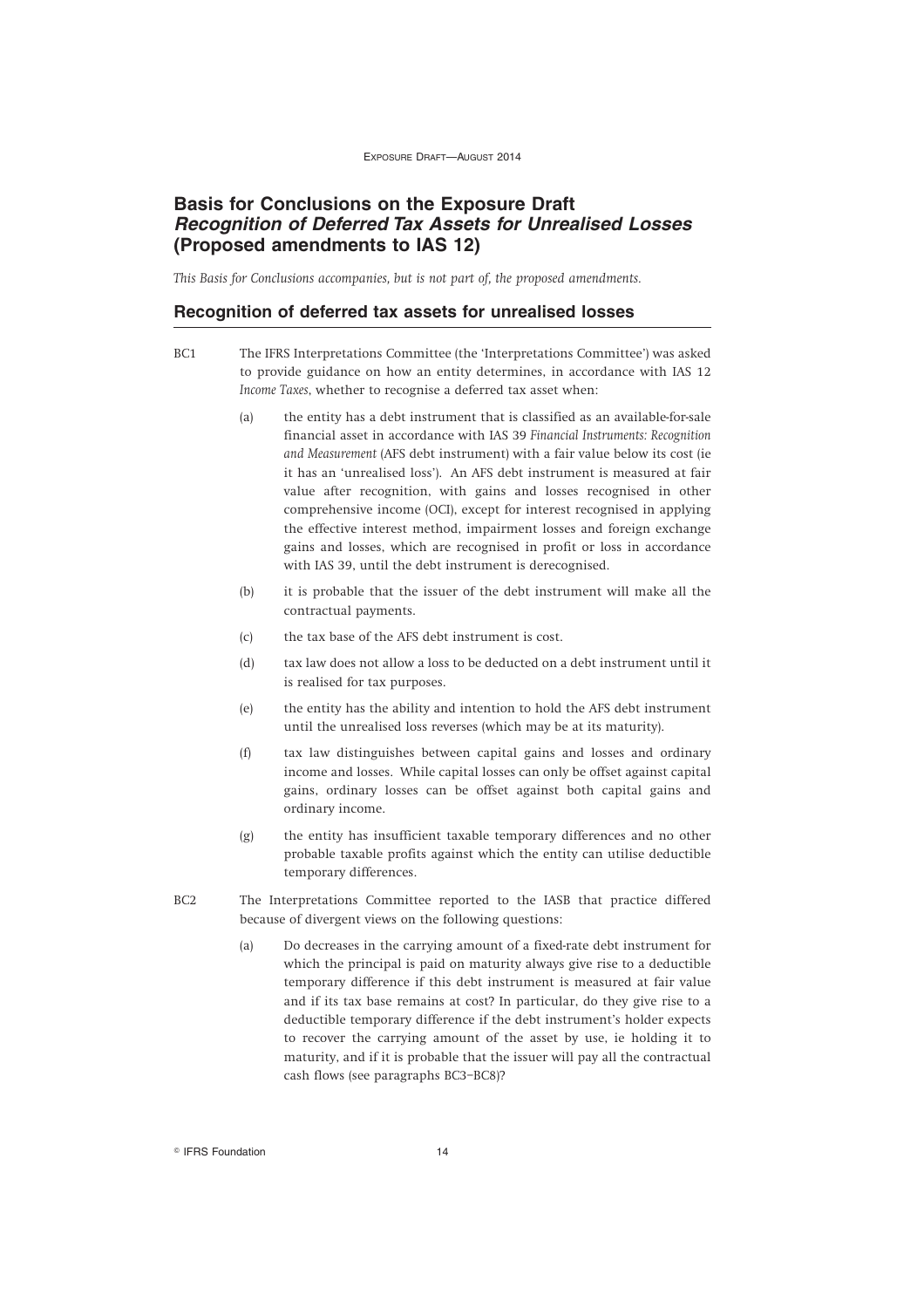- (b) Does an entity assume that it will recover an asset for more than its carrying amount when estimating probable future taxable profit against which deductible temporary differences are assessed for utilisation if such recovery is probable? This question is relevant when taxable profit from other sources is insufficient for the utilisation of the deductible temporary differences related to debt instruments measured at fair value. In this case, an entity might only be able to recognise deferred tax assets for its deductible temporary differences if it is probable that it will collect the entire cash flows from the debt instrument and therefore recover it for more than its carrying amount (see paragraphs BC9–BC16).
- (c) When an entity assesses whether it can utilise a deductible temporary difference against probable future taxable profit, does that probable future taxable profit include the effects of reversing deductible temporary differences (see paragraphs BC17–BC18)?
- (d) Does an entity assess whether a deferred tax asset is recognised for each deductible temporary difference separately, or in combination with other deductible temporary differences? This question is relevant, for example, when tax law distinguishes capital gains and losses from other taxable gains and losses and capital losses can only be offset against capital gains (see paragraphs BC19–BC21).

# **Existence of a deductible temporary difference**

- BC3 In the case of many debt instruments, the payment of the principal on maturity does not increase or decrease taxable profit that is reported for tax purposes. This is the case, for example, in the example illustrating paragraph 26(d) of IAS 12. Interest is paid at the contractual rate each year, and on maturity of the debt instrument the issuer pays the principal of CU1,000. In this example, if the investor holds the debt instrument over the period to maturity, the investor only pays taxes on the interest income. The payment of the principal does not trigger any tax payments.
- BC4 Because the payment of the principal does not increase or decrease the taxable profit that is reported for tax purposes, some believe that the payment of the principal is a non-taxable event. Sometimes, tax law does not explicitly address whether the payment of the principal has tax consequences. Consequently, proponents of this view think that a difference between the carrying amount of the debt instrument in the statement of financial position and its higher tax base does not give rise to a deductible temporary difference, if this difference results from a loss that they expect will not be realised for tax purposes.
- BC5 Those who hold this view think that the loss will not be realised for tax purposes if the entity has the ability and intention to hold the debt instrument over the period until the loss reverses (which might be until maturity). In other words, it is probable that the entity will receive all the contractual cash flows. In this case, differences between the carrying amount of the debt instrument in the statement of financial position and its tax base reverse over the period to maturity, merely as a result of continuing to hold the debt instrument.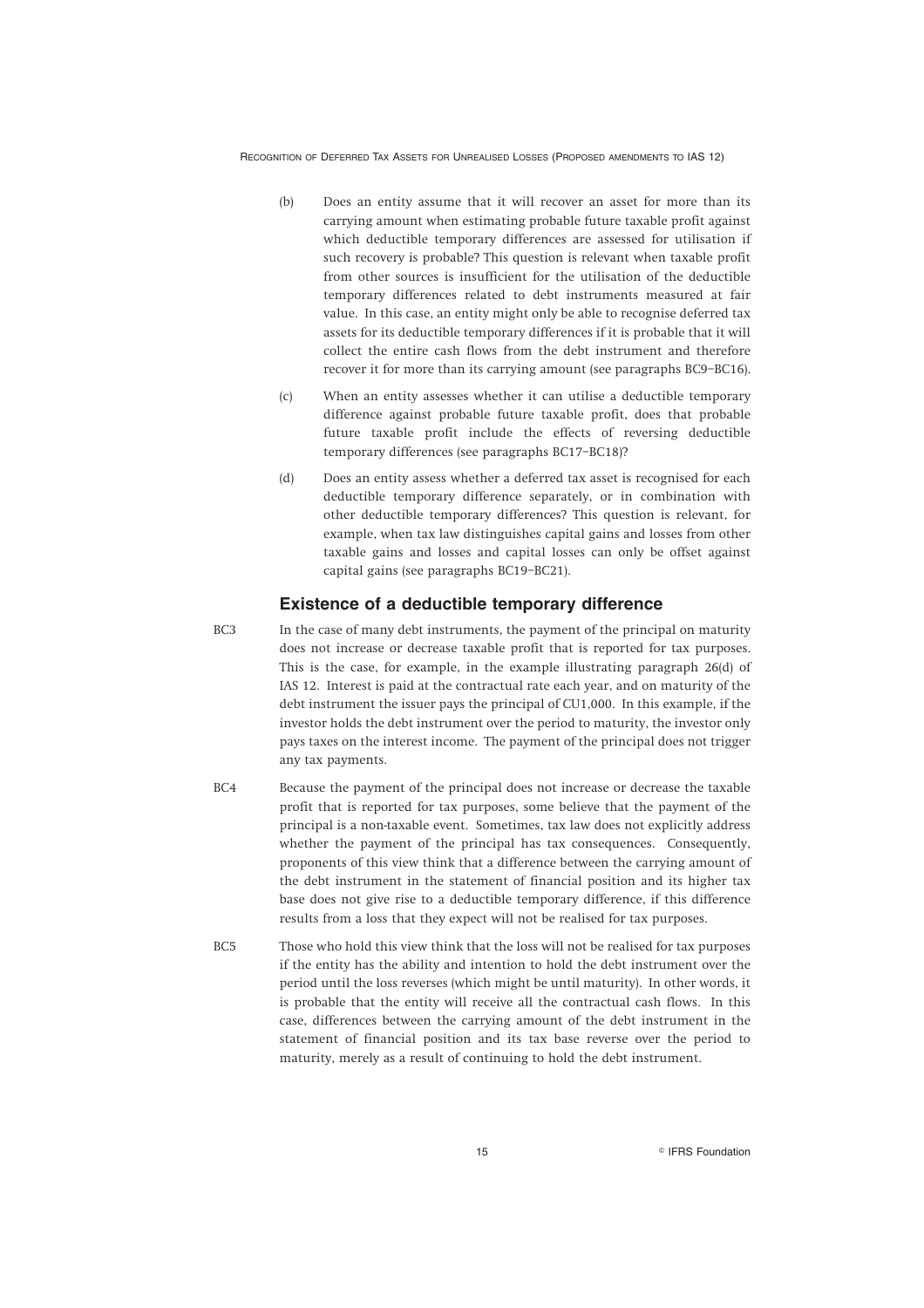- BC6 The IASB considered the guidance in IAS 12 on the identification of temporary differences and rejected the reasoning presented in paragraph BC4. The IASB concluded that decreases below cost in the carrying amount of a fixed-rate debt instrument for which principal is paid on maturity give rise to a deductible temporary difference if the debt instrument is measured at fair value and if its tax base remains at cost. This applies irrespective of whether the debt instrument's holder expects to recover the carrying amount of the debt instrument by sale or by use, ie holding it to maturity, or whether it is probable that the issuer will pay all the contractual cash flows. The payment of the entire principal does not increase or decrease taxable profit that is reported for tax purposes, because the tax base equals the inflow of taxable economic benefits when the principal is paid. Paragraphs 20 and 26(d) of IAS 12 specify that a difference between the carrying amount of an asset measured at fair value and its higher tax base gives rise to a deductible temporary difference. The tax base of the debt instrument is deducted either on sale or on maturity.
- BC7 The economic benefit embodied in the related deferred tax asset results from the ability of the holder of the debt instrument to achieve future taxable gains in the amount of the deductible temporary difference without paying taxes on those gains. In contrast, an entity that acquires the debt instrument described in the example illustrating paragraph 26(d) of IAS 12 for its fair value (in the example, CU918) and holds it to maturity has to pay taxes on a gain of CU82, whereas the entity in that example will not pay any taxes on the payment of the CU1,000 of principal. The different tax consequences for these two holders of the same instrument should be reflected in the deferred tax accounting for the debt instrument.
- BC8 The IASB proposes to add an example after paragraph 26 of IAS 12 to illustrate the identification of a deductible temporary difference in the case of a fixed-rate debt instrument measured at fair value for which the principal is paid on maturity.

#### **Recovering an asset for more than its carrying amount**

- BC9 The IASB noted that paragraph 29 of IAS 12 identifies taxable profit in future periods as one source of taxable profits against which an entity can utilise deductible temporary differences. Future taxable profit has to be probable to justify the recognition of deferred tax assets. Consequently, only the conditions that will probably prevail when the deductible temporary differences are utilised determine the estimate of future taxable profit.
- BC10 The guidance in paragraph 29 of IAS 12 does not refer to the carrying amount of assets within the context of estimating probable future taxable profit. Some think, however, that the carrying amount of an asset to which a temporary difference is related limits the estimate of future taxable profit. They argue that accounting for deferred taxes should be based on consistent assumptions, which implies that an entity cannot assume that, for one and the same asset:
	- (a) the entity will recover it for its carrying amount when determining deductible temporary differences and taxable temporary differences; as well as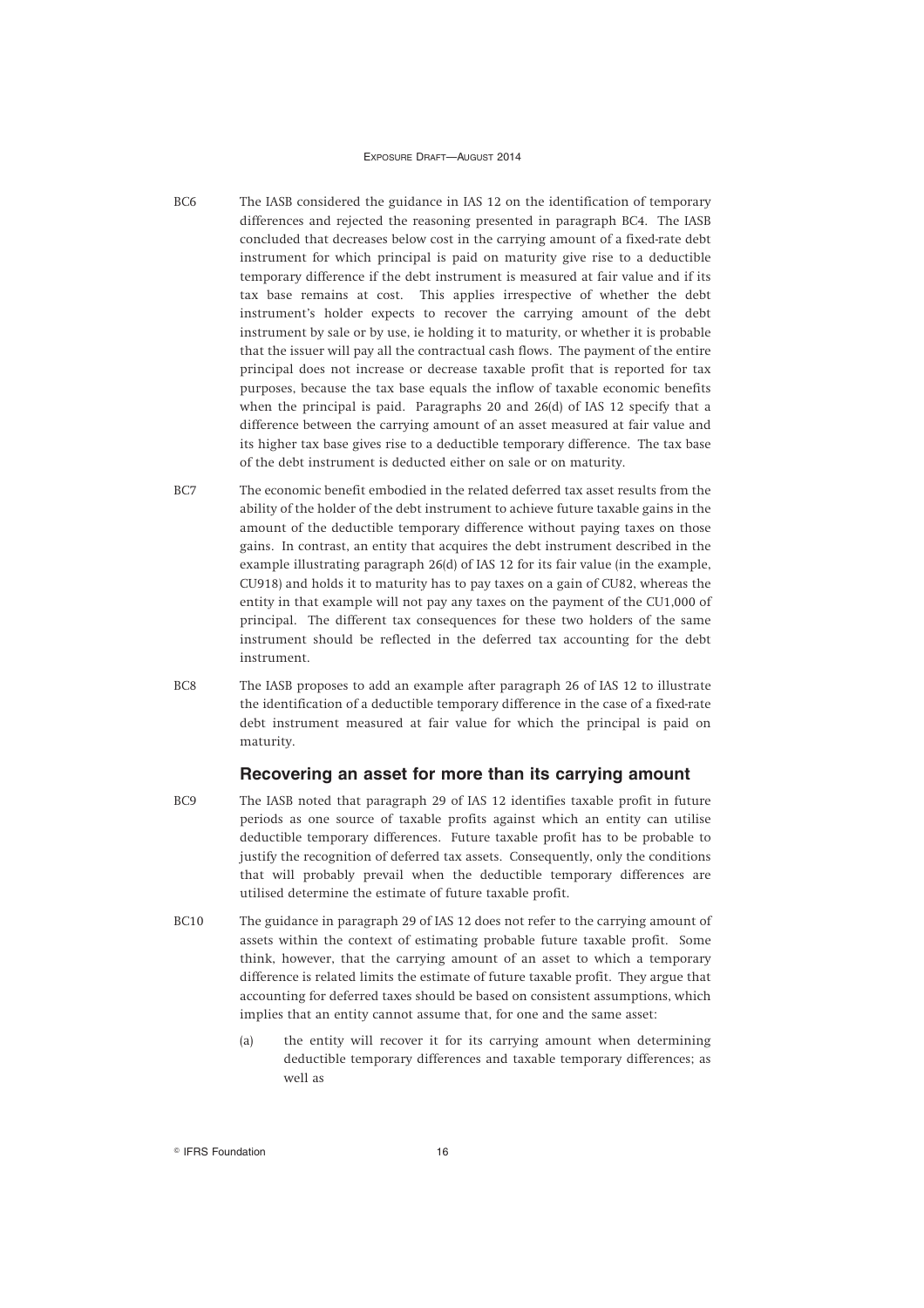- (b) recovering it for more than its carrying amount when estimating probable future taxable profit against which deductible temporary differences are assessed for utilisation.
- BC11 Consequently, proponents of this view think that an entity cannot assume that it will collect the entire principal of CU1,000 in the example illustrating paragraph 26(d) of IAS 12 when determining probable future taxable profit. Instead, they think an entity must assume that it will collect only the part of the principal that equals the carrying amount of the asset, ie fair value.
- BC12 The IASB noted however that determining temporary differences and estimating probable future taxable profit against which deductible temporary differences are assessed for utilisation are two separate steps and the carrying amount of an asset is relevant only to determining temporary differences. The carrying amount of an asset does not limit the estimation of probable future taxable profit. In its estimate of probable future taxable profit, an entity includes the probable inflow of taxable economic benefits that results from recovering an asset. This probable inflow of taxable economic benefits may exceed the carrying amount of the asset.
- BC13 Moreover, a limitation on the estimate of probable future taxable profits by the carrying amount of assets can lead to inappropriate results in scenarios like the following one that are prevalent in practice: a profitable manufacturing entity applies IAS 12 in accounting for its deferred tax assets and deferred tax liabilities. A significant part of the assets of the manufacturing entity is property, plant and equipment and inventories. Property, plant and equipment is measured using the cost model (paragraph 30 of IAS 16 *Property, Plant and Equipment*) and inventories are measured at the lower of cost and net realisable value (paragraph 9 of IAS 2 *Inventories*). Consequently, the assumption of recovering these assets for only their carrying amount leads to inappropriate results if it conflicts with an expectation that the entity will generate future taxable profits. This is because a significant part of the manufacturing entity's probable future taxable profits results from using those assets to generate taxable profits in excess of their carrying amount.
- BC14 The conflict cannot be avoided by applying the limitation on the estimate of probable future taxable profits only to assets to which temporary differences are related. There is no basis for a different assessment depending on whether a deductible temporary difference is related to an asset or not. If such a limitation was made then, for the purposes of consistency, the entity would need to assume that it will not recover any of its assets for more than their carrying amounts.
- BC15 However, the IASB also noted that there are cases in which it may not be probable that an asset will be recovered for more than its carrying amount, especially if the asset is measured on the basis of expected cash flows. Examples of this are many assets measured at fair value or assets that have been impaired recently.
- BC16 The IASB proposes to add paragraph 29A to IAS 12 to clarify to what extent an entity's estimate of future taxable profit (paragraph 29) includes amounts from recovering assets for more than their carrying amounts.

<sup>©</sup> IFRS Foundation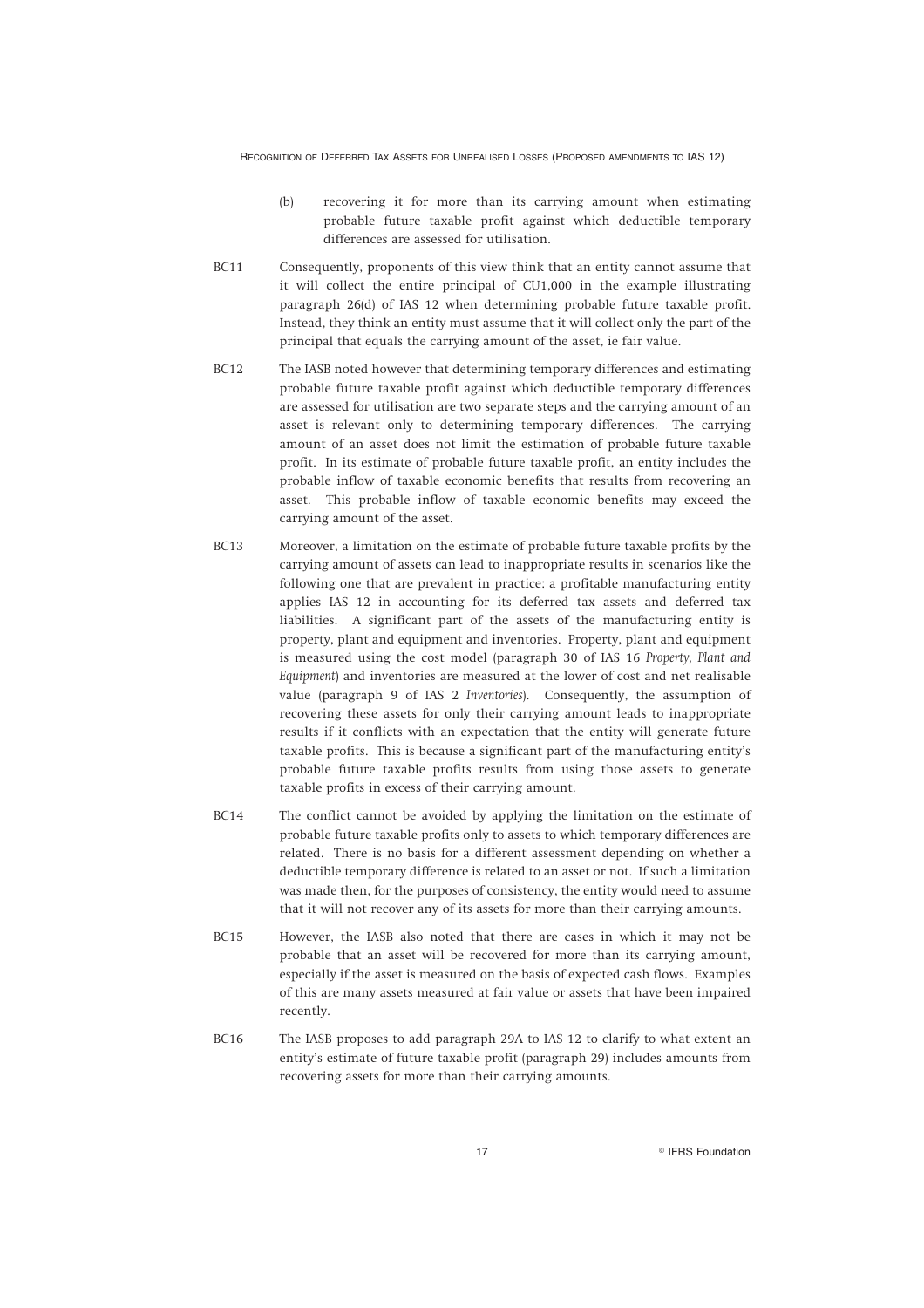# **Probable future taxable profit against which deductible temporary differences are assessed for utilisation**

- BC17 The Interpretations Committee observed that there is uncertainty about how to define probable future taxable profit against which deductible temporary differences are assessed for utilisation when this profit is to support the recognition of all deferred tax assets. The uncertainty related to the question of whether deductible temporary differences should be compared with probable future taxable profit, determined excluding tax deductions for which those deductible temporary differences exist, or including them.
- BC18 The IASB noted that deductible temporary differences are utilised by deduction against the amount of taxable profit, excluding tax deductions for which those deductible temporary differences exist. If those deductions were not excluded, then they would be counted twice. The IASB proposes to amend paragraph 29(a) of IAS 12 to clarify this.

#### **Combined versus separate assessment**

- BC19 The IASB considered the guidance in IAS 12 on the recognition of deferred tax assets. Paragraph 24 of IAS 12 requires that deferred tax assets are recognised only to the extent of probable future taxable profit against which the deductible temporary differences can be utilised. Paragraph 27 of IAS 12 explains that:
	- (a) the deductible temporary differences are utilised when their reversal results in deductions that are offset against taxable profits of future periods; and
	- (b) economic benefits in the form of reductions in tax payments will flow to the entity only if it earns sufficient taxable profits against which the deductions are offset.
- BC20 The IASB noted that:
	- (a) Tax law determines which deductions are offset in determining taxable profits. The IASB also noted that paragraph 5 of IAS 12 defines taxable profit as the profit of a period, determined in accordance with the rules established by the taxation authorities, upon which income taxes are payable.
	- (b) No deferred tax asset is recognised if the reversal of the deductible temporary difference will not lead to tax deductions.
- BC21 Consequently, if tax law offsets a deduction against taxable income on an entity basis, without segregating deductions from different sources, an entity carries out a combined assessment of all its deductible temporary differences relating to the same taxation authority and the same taxable entity. However, if tax law offsets specific types of loss only against a particular type or particular types of income (for example, if it limits the offset of capital losses to capital gains), an entity assesses a deductible temporary difference in combination with other deductible temporary differences of that type(s), but separately from other deductible temporary differences. Only segregating deductible temporary differences in accordance with tax law and assessing them on such a combined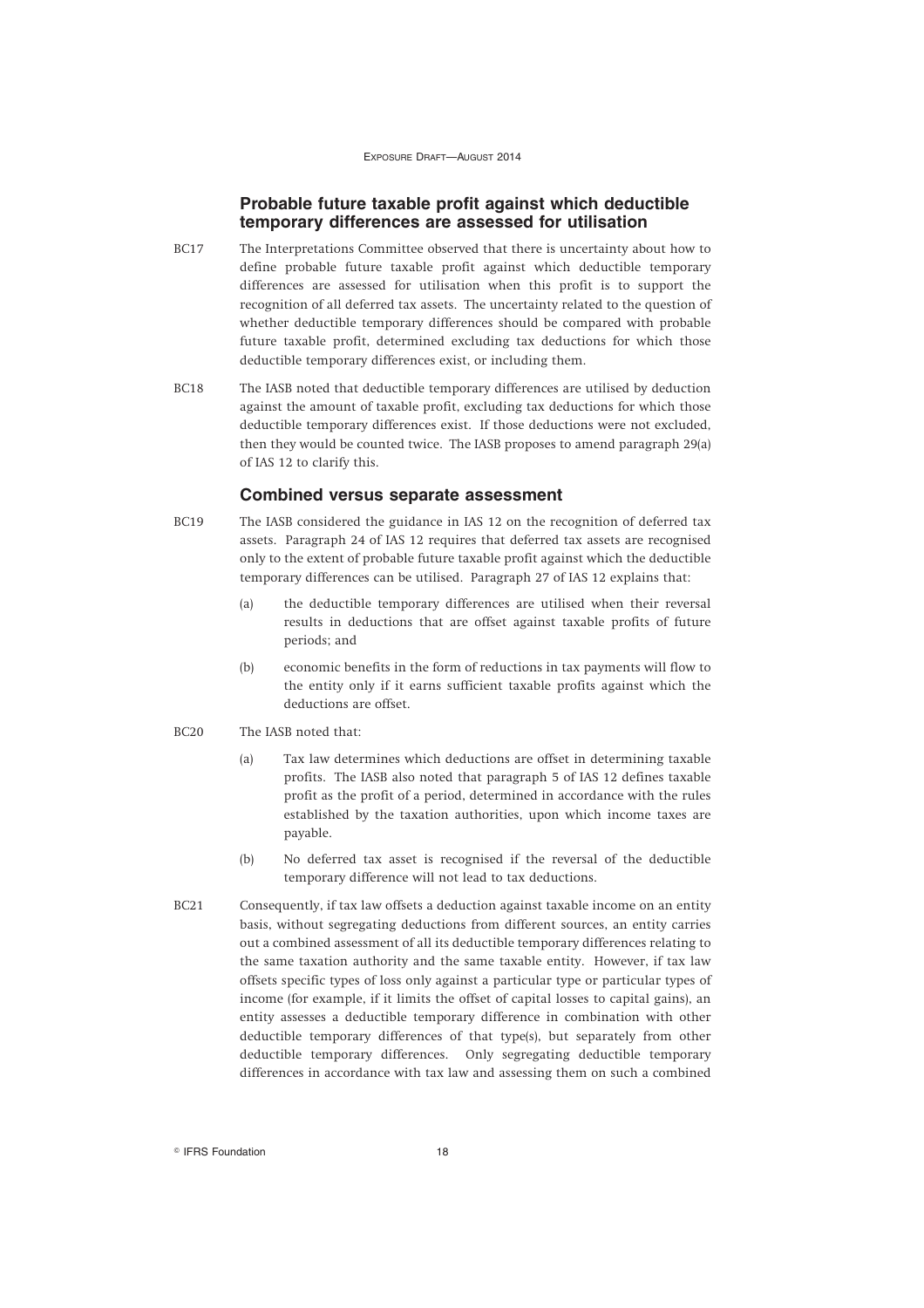basis determines whether taxable profits are sufficient to utilise deductible temporary differences. The IASB proposes to add paragraph 27A to IAS 12 to clarify this.

#### **Structure of the amendments to IAS 12**

- BC22 The IASB observed that the main reason for diversity in practice in accounting for deferred tax assets for changes in the carrying amount of debt instruments measured at fair value is uncertainty about the application of some of the principles in IAS 12.
- BC23 Consequently, the IASB decided to add an example in the illustrative computations and presentation section that would illustrate the application of the principles in IAS 12 in accounting for such deferred tax assets.

#### **Transition**

- BC24 The IASB proposes a limited mandatory retrospective application for entities already applying IFRS. Restatements of the opening retained earnings or other components of equity of the earliest comparative period presented should be allowed but not be required. This is to avoid undue cost and effort.
- BC25 The IASB noted that, with the exception of the amounts that would have to be restated within equity, the accounting required by these proposed amendments is on amounts and estimates at the end of the reporting periods. The changes to these amounts and estimates resulting from the proposed amendments are mechanical in nature.
- BC26 The IASB proposes no transition relief for first-time adopters. This is consistent with the fact that IFRS 1 *First-time Adoption of International Financial Reporting Standards* does not include an exception to, or exemption from, the retrospective application of the requirements in IAS 12.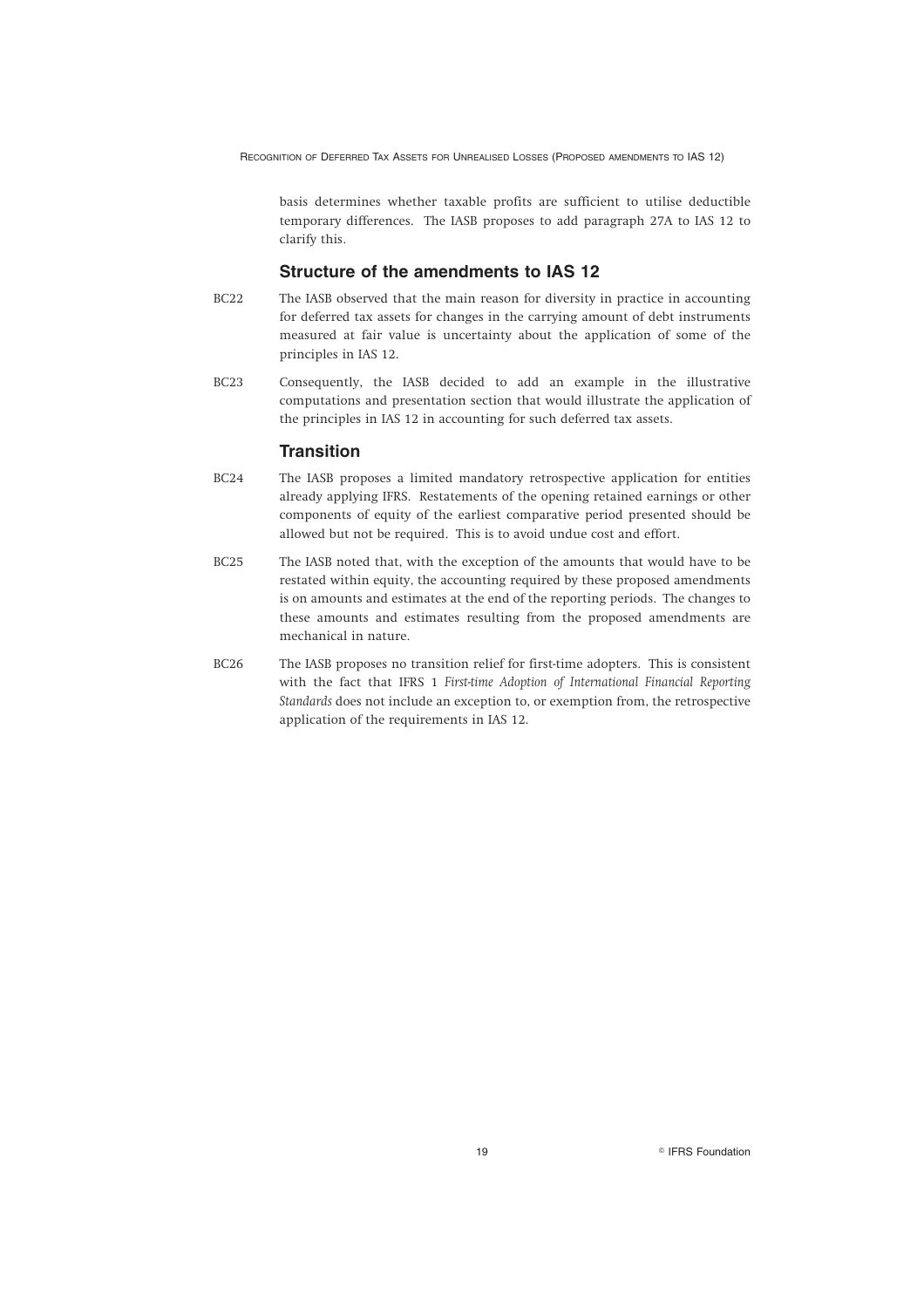# **[Draft] Amendments to the illustrative computations and presentation on IAS 12** *Income Taxes*

*Extracts from statements of financial position and statements of comprehensive income are provided to show the effects on these financial statements on the transactions described below. These extracts do not necessarily conform with all the disclosure and presentation requirements of other Standards.*

All the examples below assume that the entities concerned have no transactions other than those described.

#### **Note for respondents to the Exposure Draft:**

The existing illustrative computations and presentation of IAS 12 do not include paragraph numbers and we do not intend to change their format.

However, for ease of reference by respondents, we have used paragraph numbers for draft Example 7—Debt instruments measured at fair value.

Example 7—Debt instruments measured at fair value is added. New text is underlined.

#### **Example 7—Debt instruments measured at fair value**

#### **Debt instruments**

IE1 At 31 December 20X1, Entity Z holds a portfolio of three debt instruments:

|                                          | 31 December 20X1 |          |           |  |
|------------------------------------------|------------------|----------|-----------|--|
| <b>Debt instrument</b>                   | A                | <u>B</u> | C         |  |
| Cost                                     | 2,000,000        | 750,000  | 2,000,000 |  |
| Fair value on 31<br>December 20X1        | 1,942,857        | 778,571  | 1,961,905 |  |
| Contractual interest rate in<br>per cent | 2.00             | 9.00     | 3.00      |  |

IE2 Entity Z acquired all the debt instruments on issuance for their nominal value. The terms of the debt instruments require the issuer to pay the nominal value of the debt instruments on their maturity on 31 December 20X2.

IE3 Interest is paid at the end of each year at the contractually fixed rate, which equalled the market interest rate when the debt instruments were issued. At the end of 20X1, the market interest rate is 5 per cent, which has caused the fair value of Debt instruments A and C to fall below their cost and the fair value of Debt instrument B to rise above cost.

**Communist Execution 20** CIFRS Foundation 20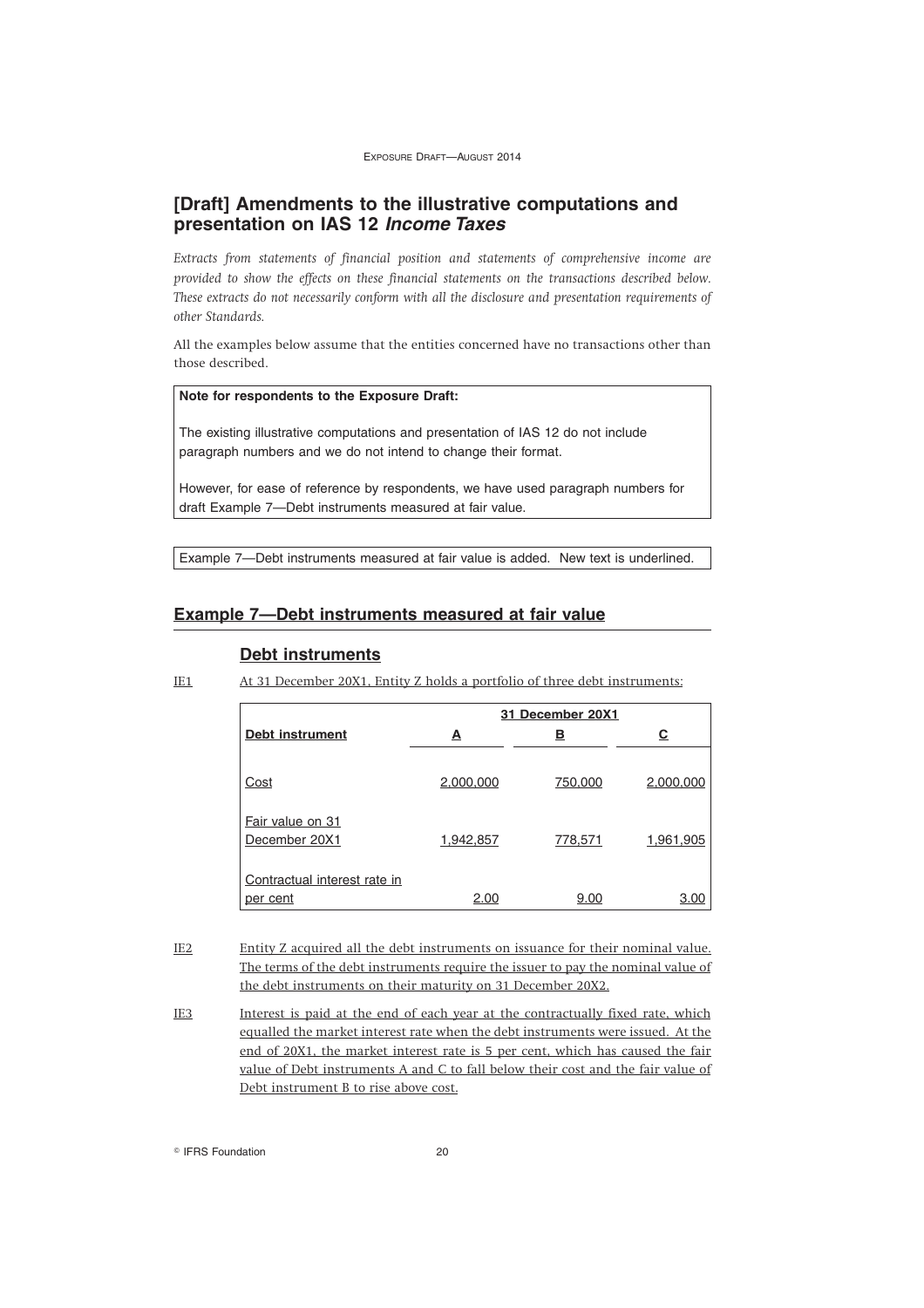- IE4 The decreases in the fair values on the Debt instruments A and C are solely due to the difference between the contractual interest rate and the market interest rate on 31 December 20X1. It is probable that Entity A will receive all the contractual cash flow if it holds Debt instruments A and C to maturity.
- IE5 At the end of 20X1, Entity Z expects that it will recover the carrying amounts of Debt instruments A and B through use, ie by holding them over the period to maturity and collecting contractual cash flows. In addition, it expects to recover the carrying amount of Debt instrument C by sale at the beginning of 20X2 for CU1,961,905, which is its fair value on 31 December 20X1.
- IE6 The debt instruments are measured at fair value through other comprehensive income (FVOCI). Consequently, gains and losses are recognised in other comprehensive income, except for interest recognised in applying the effective interest method, impairment gains and losses and foreign exchange gains and losses, until the financial asset is derecognised or reclassified out of the FVOCI category.<sup>1</sup>

#### **Tax law**

- IE7 The tax base of the debt instruments is cost, which tax law allows to be offset either on maturity when principal is paid or against the sale proceeds when the debt instruments are sold. Consequently, tax law does not allow Entity Z to deduct any losses on the debt instruments until they are realised for tax purposes, ie by selling the debt instruments or by failure of the issuer to pay the principal on maturity. Furthermore, the tax base of the debt instruments is reduced by the deduction of impairment losses if the conditions specified by tax law for deducting impairment losses are met. However, these conditions are not satisfied for Debt instruments A and C. Similarly, gains on the debt instruments are not taxable until realised.
- IE8 Tax law distinguishes ordinary gains and losses from capital gains and losses. Ordinary losses can be offset against both ordinary gains and capital gains. Capital losses can only be offset against capital gains. Capital losses can be carried forward for 5 years and ordinary losses can be carried forward for 20 years.
- IE9 Ordinary gains are taxed at 30 per cent and capital gains are taxed at 10 per cent.
- IE10 Tax law classifies interest income from the debt instruments as 'ordinary' and gains and losses arising on the sale of the debt instruments as 'capital'. Losses that arise if the issuer of the debt instrument fails to pay the principal on maturity are classified as 'ordinary' by tax law.

<sup>1</sup> For entities that have not yet applied IFRS 9 *Financial Instruments* (2014) and still apply IAS 39 *Financial Instruments: Recognition and Measurement* paragraph IE6 reads as follows: The debt instruments are classified as available-for-sale financial assets. Consequently, they are measured at fair value after initial recognition (see paragraph 46 of IAS 39) with gains and losses recognised in other comprehensive income, except for interest recognised in applying the effective interest method, impairment losses and foreign exchange gains and losses, until the financial assets are derecognised (see paragraph 55(b) of IAS 39).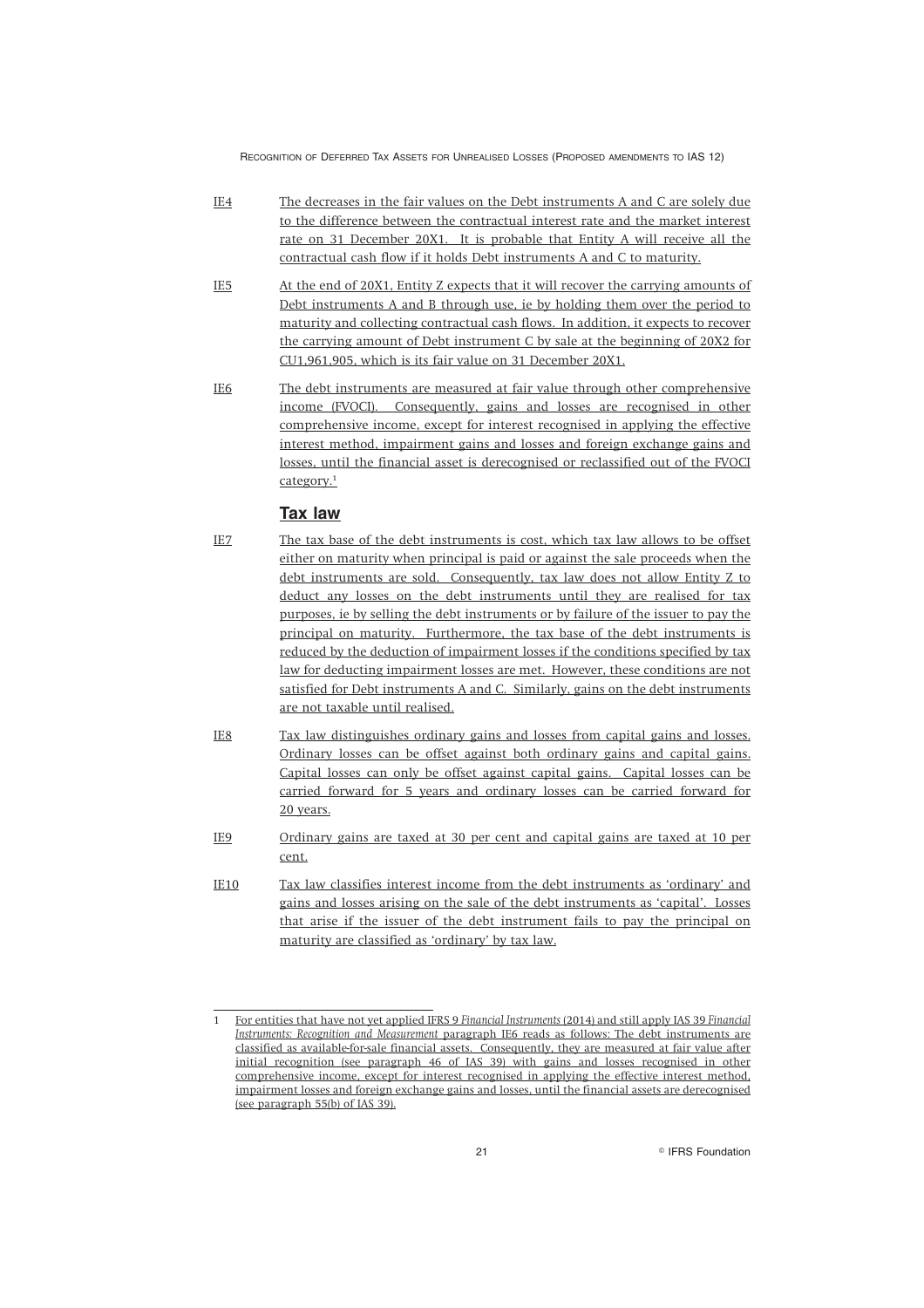# **General**

- IE11 On 31 December 20X1, Entity Z has from other sources:
	- (a) taxable temporary differences of CU50,000, for which the deferred tax liabilities are recognised with a corresponding expense in profit or loss; and
	- (b) deductible temporary differences of CU430,000, for which the deferred tax assets are recognised with a corresponding gain in profit or loss, if it is probable that they can be utilised.
- IE12 The temporary differences from other sources will reverse in 20X2 and the tax consequences resulting from their reversal will be included in ordinary taxable profit (or ordinary tax loss) in 20X2.
- IE13 At the end of 20X1, it is probable that Entity Z will report to the tax authorities an ordinary tax loss of CU200,000 for the year 20X2. This tax loss includes all the amounts that will be taxable or tax-deductible on the reversal of the temporary differences described in the previous paragraphs and that are classified as ordinary by tax law. These amounts contribute equally to the loss for the period according to tax law.
- IE14 Entity Z has no capital gains against which it can utilise capital losses arising in the years 20X1–20X2.
- IE15 Except for the information given in the previous paragraphs, there is no further information that is relevant to its accounting for deferred taxes in the periods 20X1–20X2.

# **Temporary differences**

IE16 At the end of 20X1, Entity Z identifies the following temporary differences:

|                      | 31 December 20X1 |                         |             |              |
|----------------------|------------------|-------------------------|-------------|--------------|
|                      |                  |                         |             | <b>Other</b> |
|                      |                  | <b>Debt instruments</b> |             | sources      |
|                      | А                | в                       | $\mathbf c$ |              |
|                      |                  |                         |             | Not          |
| Carrying amounts     | 1,942,857        | 778.571                 | 1,961,905   | specified    |
|                      |                  |                         |             | Not          |
| Tax bases            | 2,000,000        | 750,000                 | 2,000,000   | specified    |
| Taxable temporary    |                  |                         |             |              |
| differences          |                  | 28,571                  |             | 50,000       |
| Deductible temporary |                  |                         |             |              |
| differences          | 57,143           |                         | 38,095      | 430,000      |

#### *Debt instrument A*

IE17 The difference between the carrying amount of Debt instrument A in Entity Z's statement of financial position of CU1,942,857 and its tax base of CU2,000,000

**Communist Execution** 22 **COMPUTE:** 22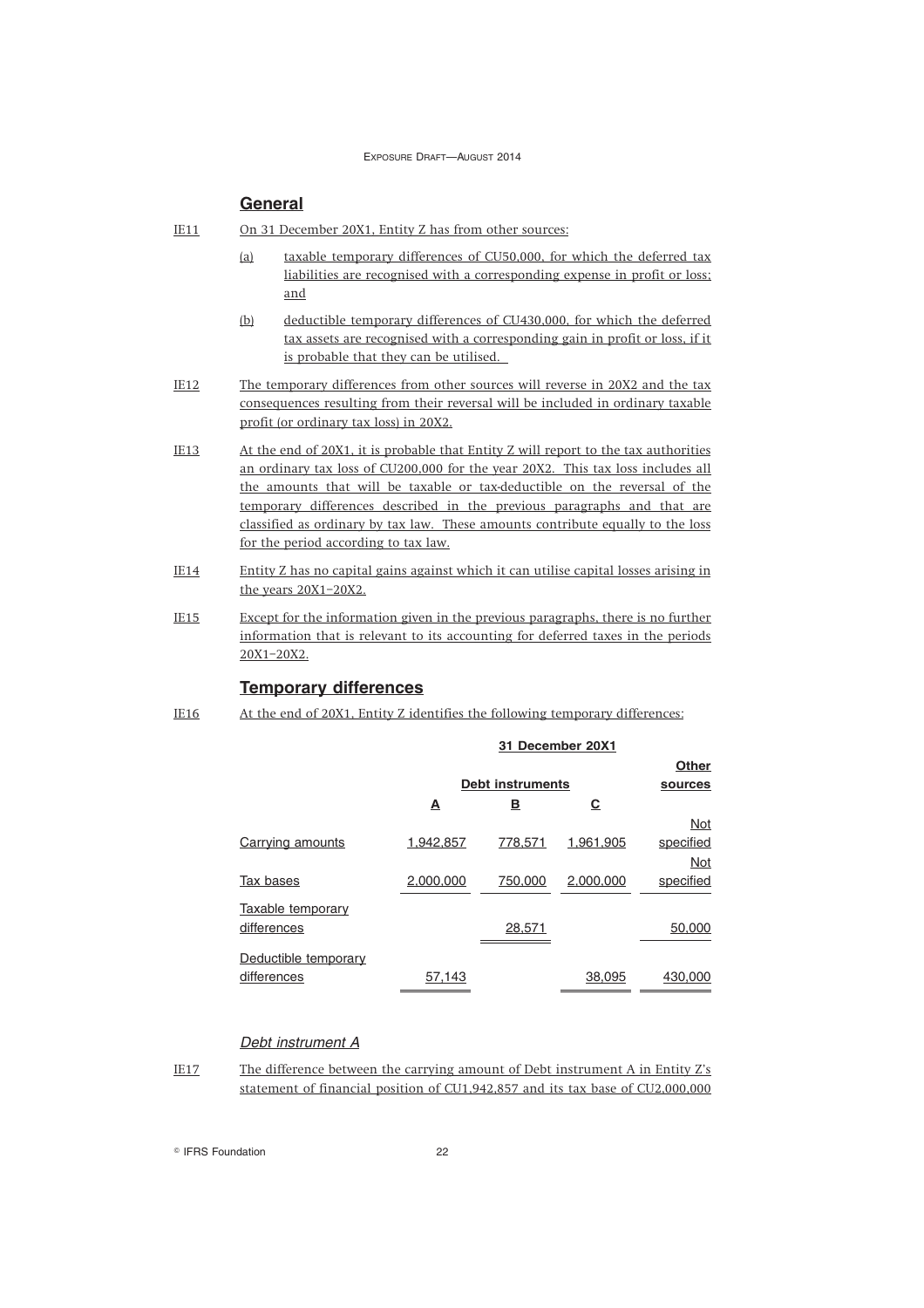gives rise to a deductible temporary difference of CU57,143 on 31 December 20X1 (see paragraphs 20 and 26(d) of IAS 12). This is because deductible temporary differences are temporary differences between the carrying amount of an asset or a liability in the statement of financial position and its tax base that will result in amounts that are deductible in determining taxable profit (tax loss) of future periods when the carrying amount of the asset or liability is recovered or settled (paragraph 5 of IAS 12).

- IE18 At the end of 20X1, Entity Z expects to hold Debt instrument A to maturity and it is probable that Entity Z will collect all the contractual cash flows. Consequently, the difference between the carrying amount of Debt instrument A in Entity Z's statement of financial position of CU1,942,857 and its tax base of CU2,000,000 is expected to reverse over the period to maturity while Entity Z recovers the carrying amount of Debt instrument A by collecting the interest payment of CU40,000 for 20X2 and the payment of the principal of CU2,000,000 on maturity on 31 December 20X2.
- IE19 Furthermore, the difference between the carrying amount of Debt instrument A in Entity Z's statement of financial position of CU1,942,857 and its tax base of CU2,000,000 is expected to result in an amount that will be deducted in determining taxable profit (tax loss) of 20X2.

#### *Debt instrument B*

- IE20 The difference between the carrying amount of Debt instrument B in Entity Z's statement of financial position of CU778,571 and its tax base of CU750,000 gives rise to a taxable temporary difference of CU28,571 on 31 December 20X1 (see paragraph 20 of IAS 12). This is because taxable temporary differences are temporary differences between the carrying amount of an asset or a liability in the statement of financial position and its tax base, which will result in taxable amounts in determining taxable profit (tax loss) of future periods when the carrying amount of the asset or liability is recovered or settled (paragraph 5 of IAS 12).
- IE21 Entity Z expects to hold Debt instrument B to maturity and it is probable that Entity Z will collect all the contractual cash flows. Consequently, the difference between the carrying amount of Debt instrument B in Entity Z's statement of financial position of CU778,571 and its tax base of CU750,000 is expected to reverse over the period to maturity, while Entity Z recovers the carrying amount of Debt instrument B by collecting the interest payment of CU67,500 for 20X2 and the payment of the principal of CU750,000 on maturity on 31 December 20X2.
- IE22 Furthermore, the difference between the carrying amount of Debt instrument B in Entity Z's statement of financial position of CU778,571 and its tax base of CU750,000 is expected to result in an amount that is taxable in determining taxable profits (tax losses) of the year 20X2. This difference of CU28,571 reflects an interest payment that is above the market interest rate and that Entity Z will collect in the year 20X2.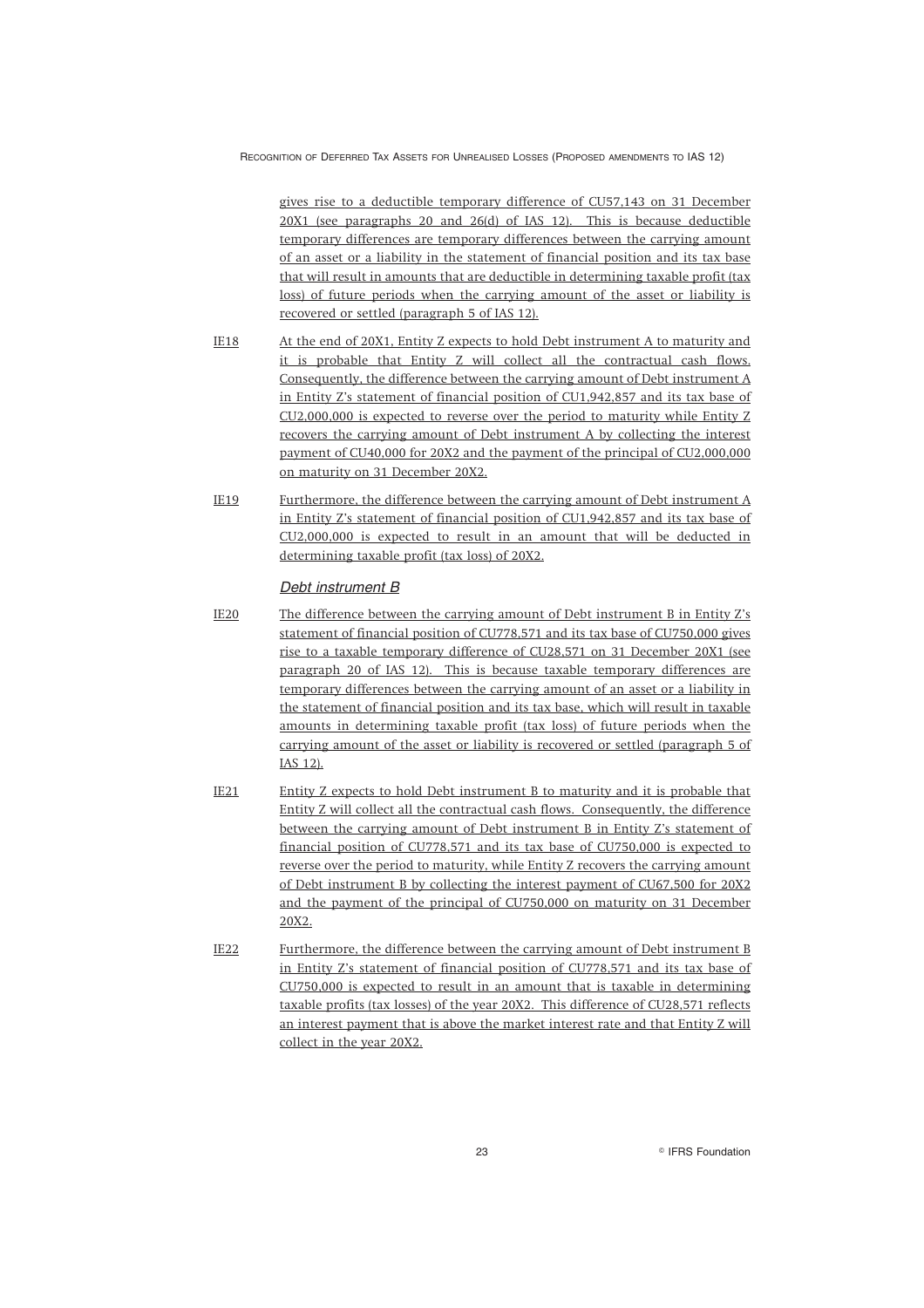#### *Debt instrument C*

- IE23 The difference between the carrying amount of Debt instrument C in Entity Z's statement of financial position of CU1,961,905 and its tax base of CU2,000,000 gives rise to a deductible temporary difference of CU38,095 on 31 December 20X1 (see paragraphs 20 and 26(d) of IAS 12). This is because deductible temporary differences are temporary differences between the carrying amount of an asset or a liability in the statement of financial position and its tax base, which will result in amounts that are deductible in determining taxable profit (tax loss) of future periods when the carrying amount of the asset or liability is recovered or settled (paragraph 5 of IAS 12).
- IE24 Entity Z expects to sell Debt instrument C at the beginning of year 20X2 for its fair value of CU1,961,905 on 31 December 20X1. Consequently, the difference between the carrying amount of Debt instrument C in Entity Z's statement of financial position of CU1,961,905 and its tax base of CU2,000,000 is expected to reverse on the sale of Debt instrument C at the beginning of the year 20X2 and is expected to result in an amount that is deducted in determining Entity Z's taxable profit (tax loss) for the year 20X2 when the entire tax base of Debt instrument C is deducted on its sale.

# **Utilisation of deductible temporary differences**

- IE25 With some exceptions, deferred tax assets arising from deductible temporary differences are recognised to the extent that sufficient future taxable profits will be available against which the deductible temporary differences are utilised (see paragraph 24 of IAS 12).
- IE26 Paragraphs 28–29 of IAS 12 identify three sources of taxable profits against which an entity can utilise deductible temporary differences. They are:
	- (a) future reversal of existing taxable temporary differences;
	- (b) taxable profit in future periods; and
	- (c) tax planning opportunities.
- IE27 Deferred tax assets arising from deductible temporary differences are recognised only to the extent that it is probable that at least one of these sources of taxable profits is available. Beyond this extent, no deferred tax asset is recognised.
- IE28 Paragraphs 28–29 of IAS 12 require an assessment of the utilisation of deferred tax assets arising from deductible temporary differences in two successive steps:
	- (a) an entity assesses in a first step (Step 1) whether there are sufficient taxable temporary differences relating to the same taxation authority and the same taxable entity, which are expected to reverse:
		- (i) in the same period as the expected reversal of the deductible temporary difference; or
		- (ii) in periods into which a tax loss arising from the deferred tax asset can be carried back or forward; and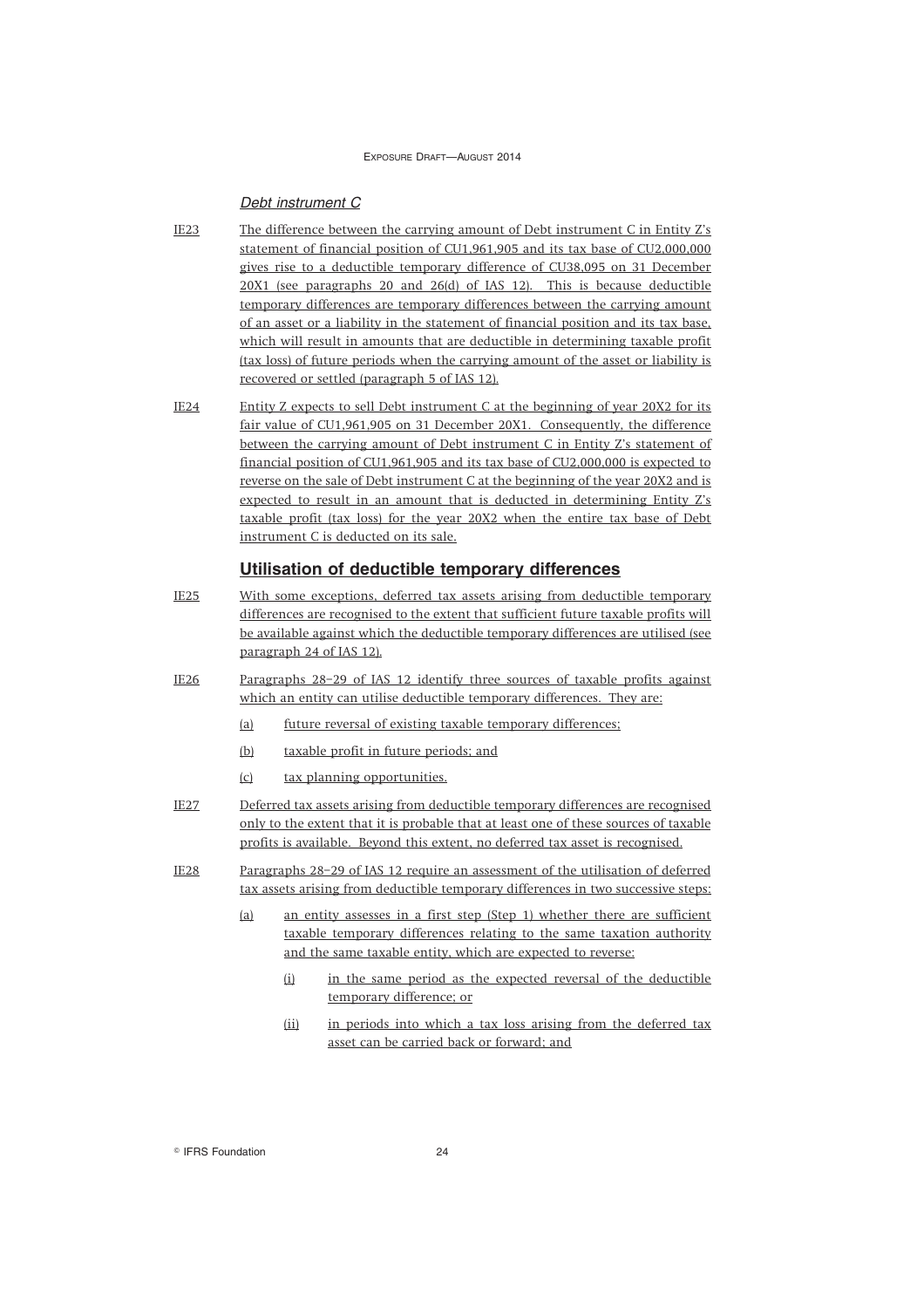- (b) if the assessment in Step 1 does not result in the recognition of all deferred tax assets arising from deductible temporary differences, the entity assesses in a second step (Step 2) whether:
	- (i) it is probable that the entity will have sufficient taxable profit relating to the same taxation authority, and the same taxable entity, in the same period as the reversal of the deductible temporary difference (or in the periods into which a tax loss arising from the deferred tax asset can be carried back or forward); or
	- (ii) tax planning opportunities are available to the entity that will create taxable profit in appropriate periods.
- IE29 The deductible temporary difference of CU38,095 that arises from Debt instrument C is assessed separately for utilisation, whereas the other deductible temporary differences are assessed in combination with one another for utilisation. This is because tax law classifies the loss resulting from recovering the carrying amount of Debt instrument C by sale as 'capital' and allows capital losses to be offset only against capital gains. This is the only one of Entity Z's deductible temporary differences for which tax law classifies the related tax deductions as 'capital'.
- IE30 The separate assessment results in not recognising a deferred tax asset for the deductible temporary difference that arises from Debt instrument C, because Entity Z has no source of taxable profit available that tax law classifies as 'capital'.
- IE31 In contrast, the deductible temporary difference of CU57,143 that arises from Debt instrument A and the deductible temporary differences of CU430,000 arising from other sources are assessed for utilisation in combination with one another. This is because their related tax deductions are classified as 'ordinary' by tax law.
- IE32 This classification as 'ordinary' of the tax deductions that are represented by the deductible temporary differences related to Debt instrument A follows from the fact that the tax law classifies the effect on taxable profit (tax loss) from deducting the tax base on maturity as 'ordinary'. For example, if the issuer fails to pay the principal on maturity, tax law classifies the loss as ordinary and allows it to be offset against ordinary gains and losses and capital gains and losses.

# **Step 1: Utilisation of deductible temporary differences for which tax law classifies the related tax deductions as ordinary because of the future reversal of existing taxable temporary differences**

IE33 Entity Z first assesses the availability of taxable temporary differences relating to the same taxation authority that are expected to reverse in the same period, or in periods into which an ordinary tax loss arising from the deferred tax asset can be carried back or forward, on 31 December 20X1 as follows: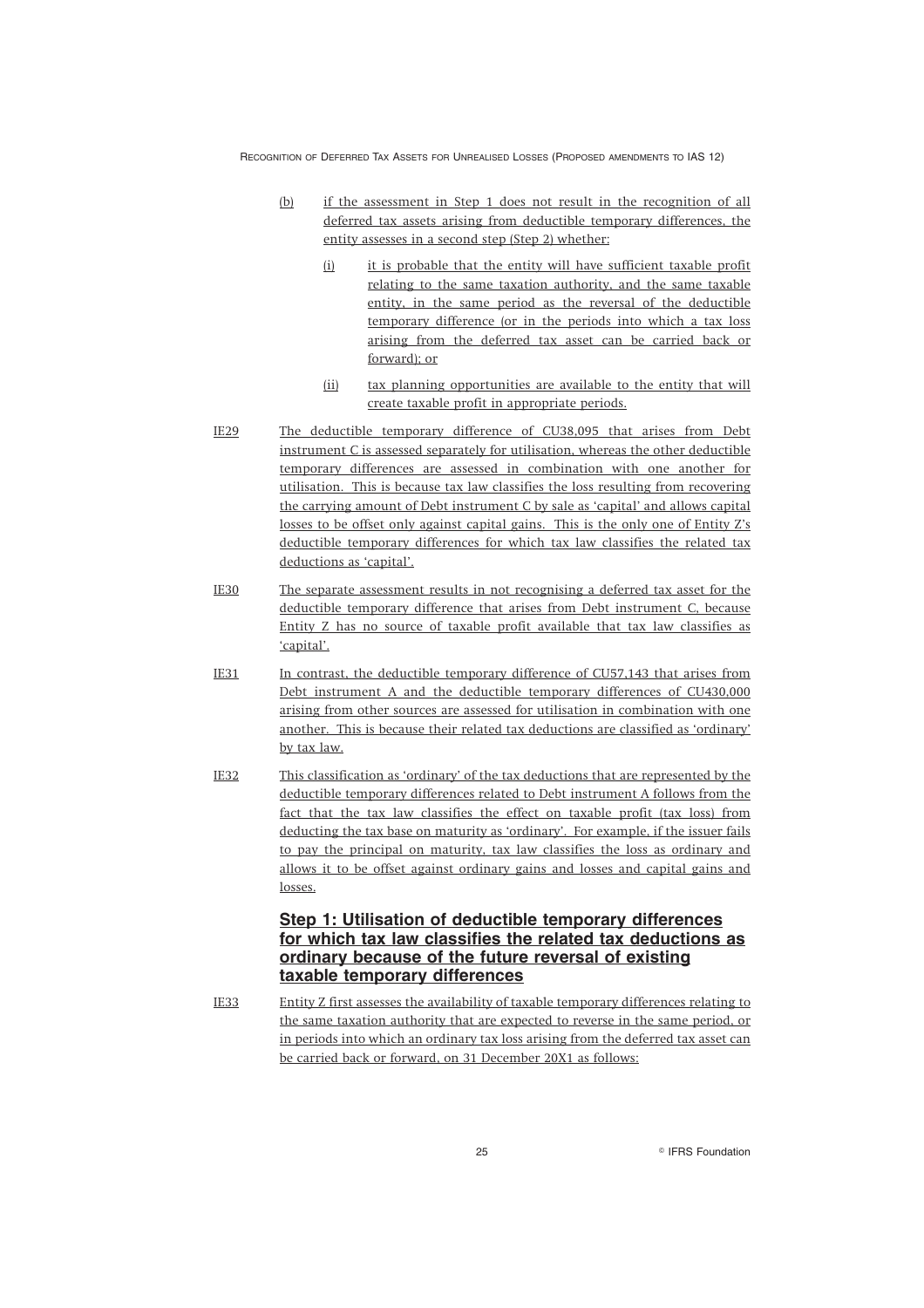|                                                                                             | Year<br><b>20X2</b> |
|---------------------------------------------------------------------------------------------|---------------------|
| <b>Expected reversal of deductible temporary difference related to</b><br>Debt instrument A | 57,143              |
| <b>Expected reversal of deductible temporary differences from other</b><br>sources          | 430,000             |
| Total reversal of deductible temporary differences                                          | 487,143             |
| <b>Expected reversal of taxable temporary difference related to Debt</b><br>instrument B    | (28, 571)           |
| <b>Expected reversal of taxable temporary differences from other</b><br>sources             | (50,000)            |
| Total reversal of taxable temporary differences                                             | (78, 571)           |
| Utilisation in the period                                                                   | 78,571              |
| Reversing deductible temporary differences requiring further<br>assessment of utilisation   | 408.572             |

# **Step 2: Utilisation of deductible temporary differences for which tax law classifies the related tax deductions as ordinary because of future taxable profit**

IE34 In this step, Entity Z assesses the availability of future taxable profit relating to the same taxation authority, and the same taxable entity, in the same period as the reversal of the deductible temporary difference, or in periods into which an ordinary tax loss arising from the deferred tax asset can be carried back or forward, as follows: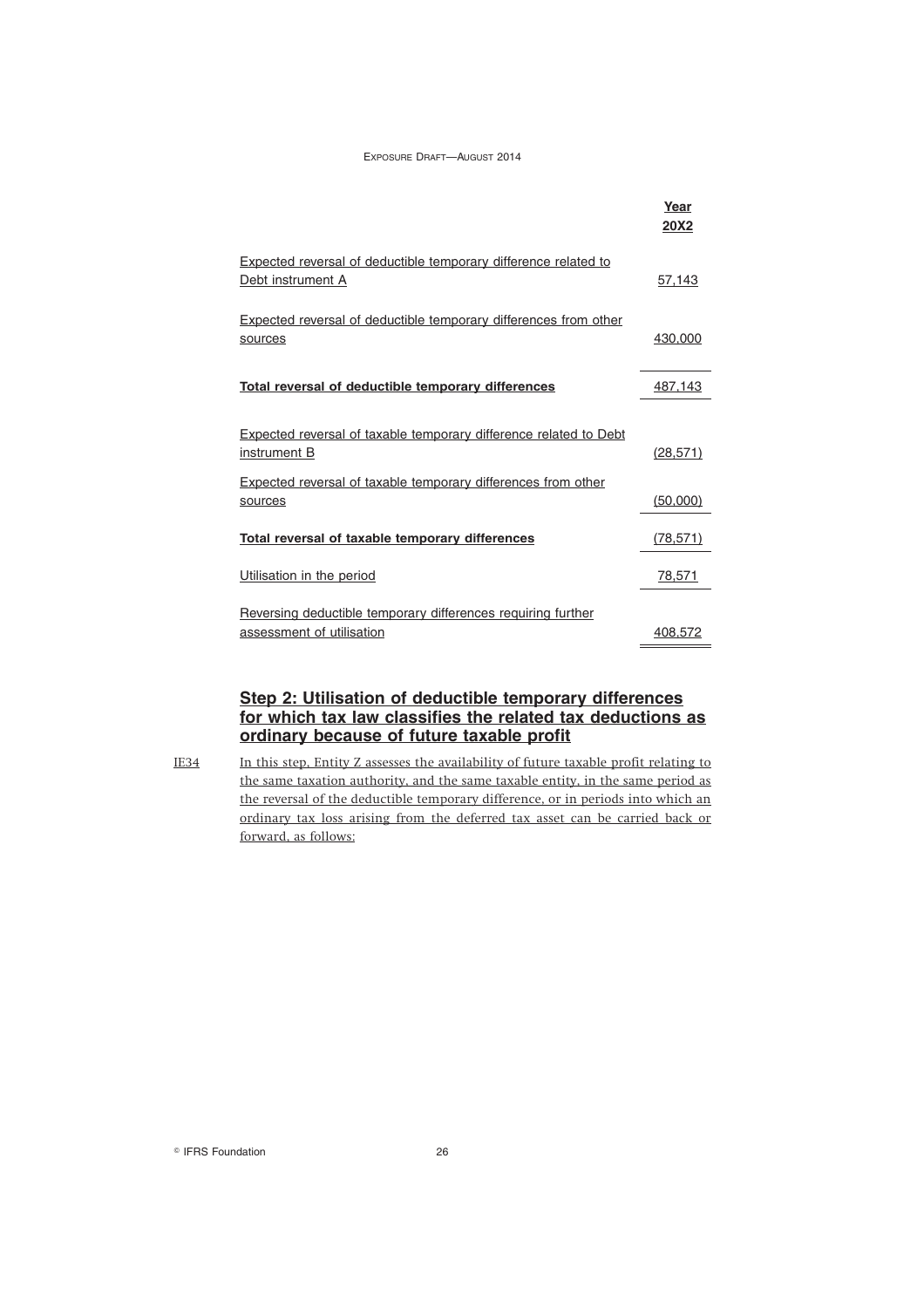|                                                                                                                           | <u>Deductible</u><br>temporary<br>differences | <b>Future taxable</b><br>profit | <b>Utilisation</b> |
|---------------------------------------------------------------------------------------------------------------------------|-----------------------------------------------|---------------------------------|--------------------|
| Debt instrument A                                                                                                         | 57,143                                        |                                 |                    |
| Deductible temporary<br>differences from other sources                                                                    | <u>430,000</u>                                |                                 |                    |
| <b>Total deductible temporary</b><br>differences                                                                          | 487,143                                       |                                 |                    |
| Deductible temporary<br>differences utilised because of<br>reversal of existing taxable<br>temporary differences (Step 1) | (78, 571)                                     |                                 |                    |
| Deductible temporary<br>differences requiring further<br>assessment of utilisation                                        | 408,572                                       |                                 |                    |
| Probable future tax loss in 20X2                                                                                          |                                               | (200,000)                       |                    |
| Taxable profits already<br>considered as part of Step 1                                                                   |                                               | (78, 571)                       |                    |
| Excluding tax deductions from<br>deductible temporary differences                                                         |                                               | 487,143                         |                    |
| Adjusted taxable profit (tax loss)<br>for assessing utilisation of<br>deductible temporary differences                    |                                               | 208,572                         |                    |
| Total utilisation because of<br>future taxable profit (Step 2)                                                            | <u>408,572</u>                                | 208,572                         | 208,572            |
| Utilisation because of future<br>reversal of existing taxable                                                             |                                               |                                 |                    |
| temporary differences (Step 1)<br><b>Total utilisation</b>                                                                |                                               |                                 | 78,571<br>287,143  |
|                                                                                                                           |                                               |                                 |                    |

IE35 Taxable profit (tax loss) is the profit (loss) for a period, determined in accordance with the rules established by the taxation authorities, upon which income taxes are payable (recoverable) (see paragraph 5 of IAS 12).

<sup>©</sup> IFRS Foundation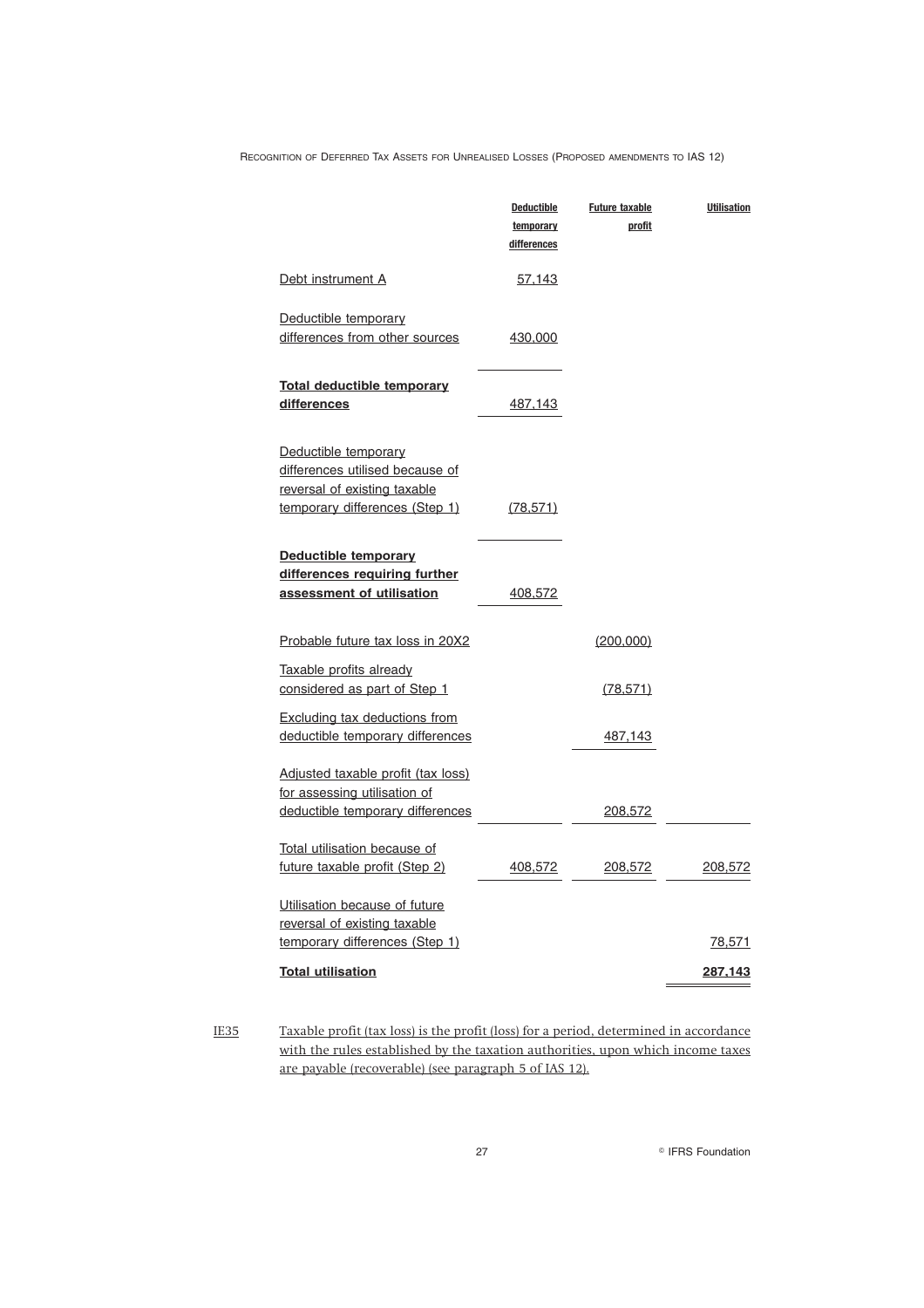- IE36 Taxable profit (tax loss) upon which income taxes are payable (recoverable) includes all taxable economic benefits and tax deductions of a period. Consequently, the probable future ordinary tax loss of Entity Z in 20X2 includes the taxable economic benefit of CU2,000,000 from the payment of the principal of Debt instrument A and the equivalent tax deduction. It also includes the taxable amounts from recovering Debt instrument B and the taxable amounts and deductible amounts for which temporary differences from other sources exist on 31 December 20X1. In other words, with the exception of the tax deduction for which the deductible temporary difference related to Debt instrument C exists, it includes all amounts for which temporary differences exist on 31 December 20X1.
- IE37 The probable future ordinary tax loss of Entity Z in 20X2 includes the taxable economic benefit of CU2,000,000 from the payment of the principal of Debt instrument A, because it is probable that Entity Z will receive CU2,000,000 on maturity of Debt instrument A as the payment of the principal and will therefore recover the debt instrument for more than its carrying amount of CU1,942,857.
- IE38 The utilisation of deductible temporary differences is not, however, assessed against probable future taxable profit for a period upon which income taxes are payable (see paragraph 5 of IAS 12). The utilisation of deductible temporary differences is assessed against probable future taxable profit that excludes tax deductions resulting from the reversal of deductible temporary differences (see paragraph 29(a) of IAS 12).

## **Measurement of deferred tax assets and deferred tax liabilities**

IE39 Entity Z presents the following deferred tax assets and deferred tax liabilities in its financial statements on 31 December 20X1:

| 31 December 20X1 |                   |          |              |                     |
|------------------|-------------------|----------|--------------|---------------------|
| <b>Taxable</b>   | <b>Deductible</b> | Tax rate | Deferred tax | <b>Deferred tax</b> |
| temporary        | temporary         |          | liabilities  | assets              |
| differences      | differences       |          |              |                     |
|                  |                   |          |              |                     |
|                  |                   |          |              |                     |
| 78,571           |                   | 30%      | 23,571       |                     |
|                  |                   |          |              |                     |
|                  |                   |          |              |                     |
|                  |                   |          |              |                     |
|                  |                   |          |              |                     |
|                  | 287,143           | 30%      |              | 86,143              |
|                  |                   |          | 23,571       | 86,143              |
|                  |                   |          |              |                     |

IE40 The deferred tax asset related to Debt instrument A and the deferred tax liability related to Debt instrument B are measured using the tax rate for ordinary gains of 30 per cent, because that is the tax rate that applies to gains and losses